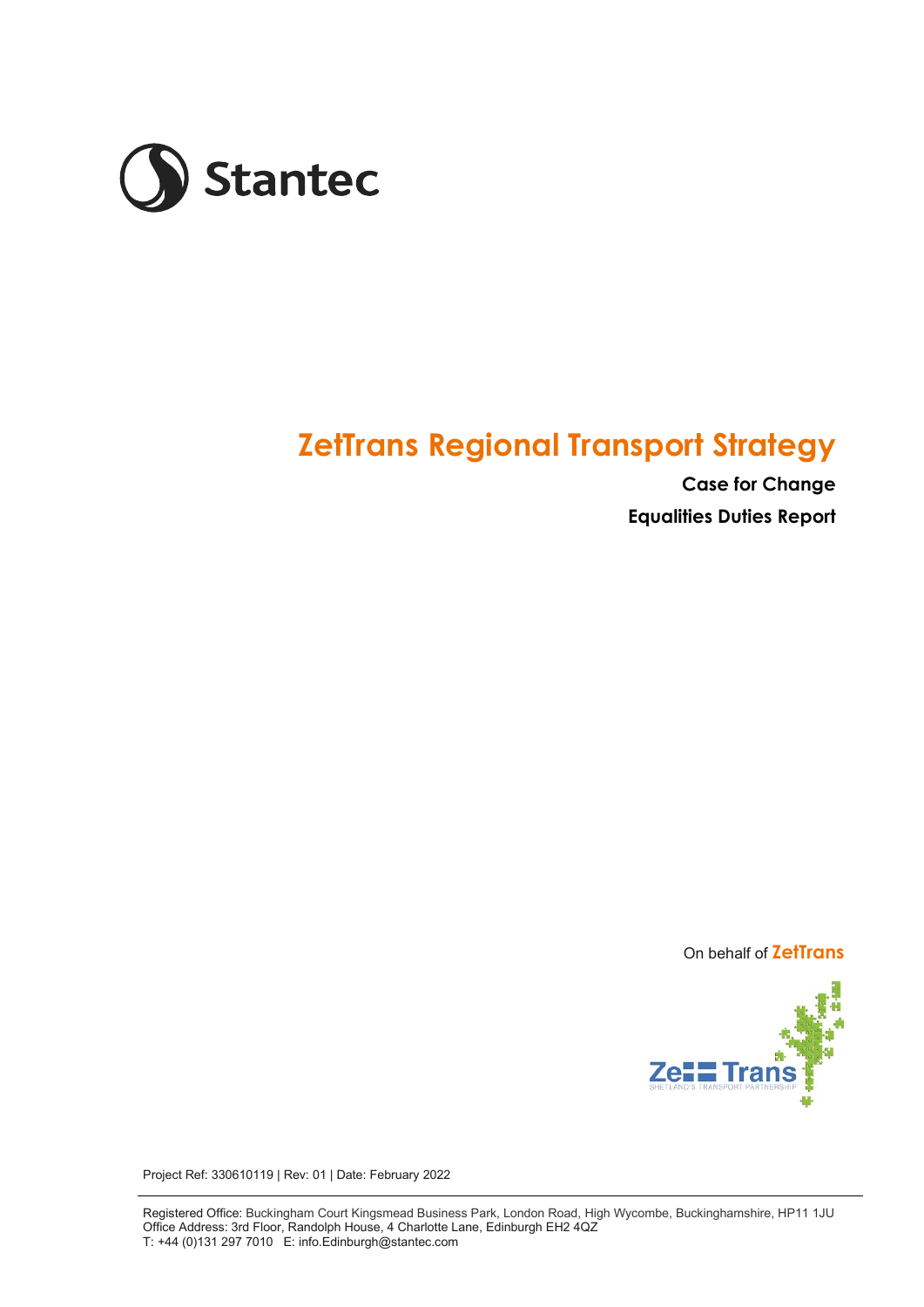

## Document Control Sheet

|                               | <b>Project Name: ZetTrans Regional Transport Strategy</b>            |
|-------------------------------|----------------------------------------------------------------------|
| <b>Project Ref: 330610119</b> |                                                                      |
|                               | Report Title: ZetTrans RTS Case for Change: Equalities Duties Report |
| Doc Ref:                      | 330610119/ ZetTrans RTS Case for Change: Equalities Duties Report    |
| Date:                         | February 2022                                                        |

|                                         | <b>Name</b>                     | <b>Position</b>                                                              | <b>Signature</b> | <b>Date</b> |
|-----------------------------------------|---------------------------------|------------------------------------------------------------------------------|------------------|-------------|
| <b>Prepared by:</b>                     | <b>Henry Collin</b>             | Associate                                                                    | HC.              | 02.02.2022  |
| <b>Reviewed by:</b>                     | Cathy O'Connor<br>Rachel Thomas | <b>Principal Environmental Advisor</b><br><b>Principal Transport Planner</b> | CO'C<br>RT       | 03.02.2022  |
| Approved by:                            | Scott Leitham                   | Director - Transport Planning                                                | SL               | 10.02.22    |
| For and on behalf of Stantec UK Limited |                                 |                                                                              |                  |             |

| <b>Revision</b> | Date \  | <b>Description</b>              | <b>Prepared</b> | <b>Reviewed</b> | <b>Approved</b>          |
|-----------------|---------|---------------------------------|-----------------|-----------------|--------------------------|
|                 | 2.02.22 | I Draft for comment             | НC              | CO'C            | $\overline{\phantom{a}}$ |
| B               | 9.02.22 | Revised draft for client review | НC              | RT              | SC                       |

This report has been prepared by Stantec UK Limited ('Stantec') on behalf of its client to whom this report is addressed ('Client') in connection with the project described in this report and takes into account the Client's particular instructions and requirements. This report was prepared in accordance with the professional services appointment under which Stantec was appointed by its Client. This report is not intended for and should not be relied on by any third party (i.e. parties other than the Client). Stantec accepts no duty or responsibility (including in negligence) to any party other than the Client and disclaims all liability of any nature whatsoever to any such party in respect of this report.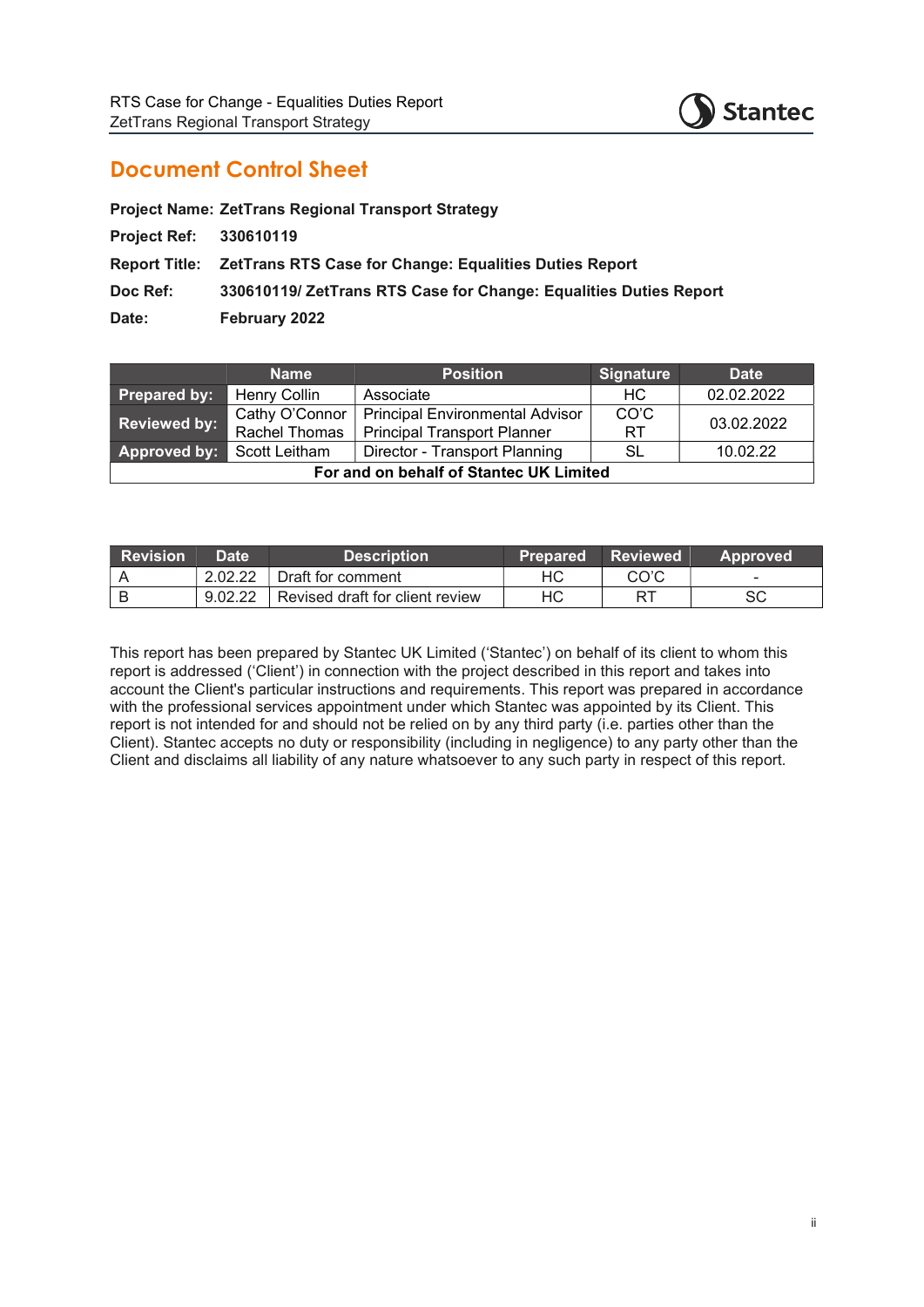

## Contents

| 1            |     |  |
|--------------|-----|--|
|              | 1.1 |  |
|              | 1.2 |  |
|              | 1.3 |  |
| $\mathbf{2}$ |     |  |
|              | 2.2 |  |
|              | 2.3 |  |
|              | 2.4 |  |
| 3            |     |  |
|              | 3.1 |  |
|              | 3.2 |  |
|              | 3.3 |  |
|              | 3.4 |  |
| 4            |     |  |
|              |     |  |

## **Tables**

| Table 3.2: Compatibility of Proposed RTS Objectives with Equalities Assessment Framework  18 |  |
|----------------------------------------------------------------------------------------------|--|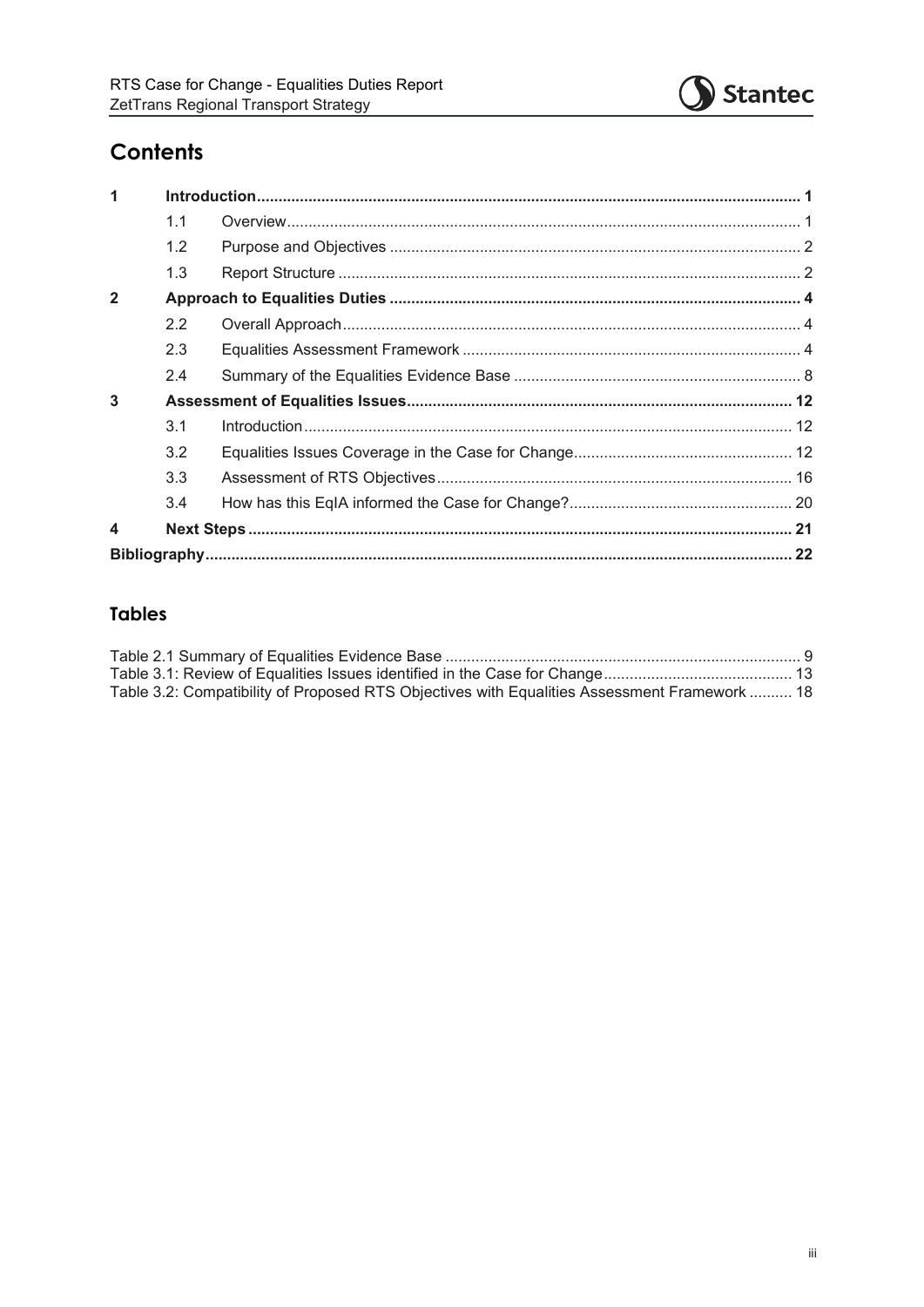

This page is intentionally bank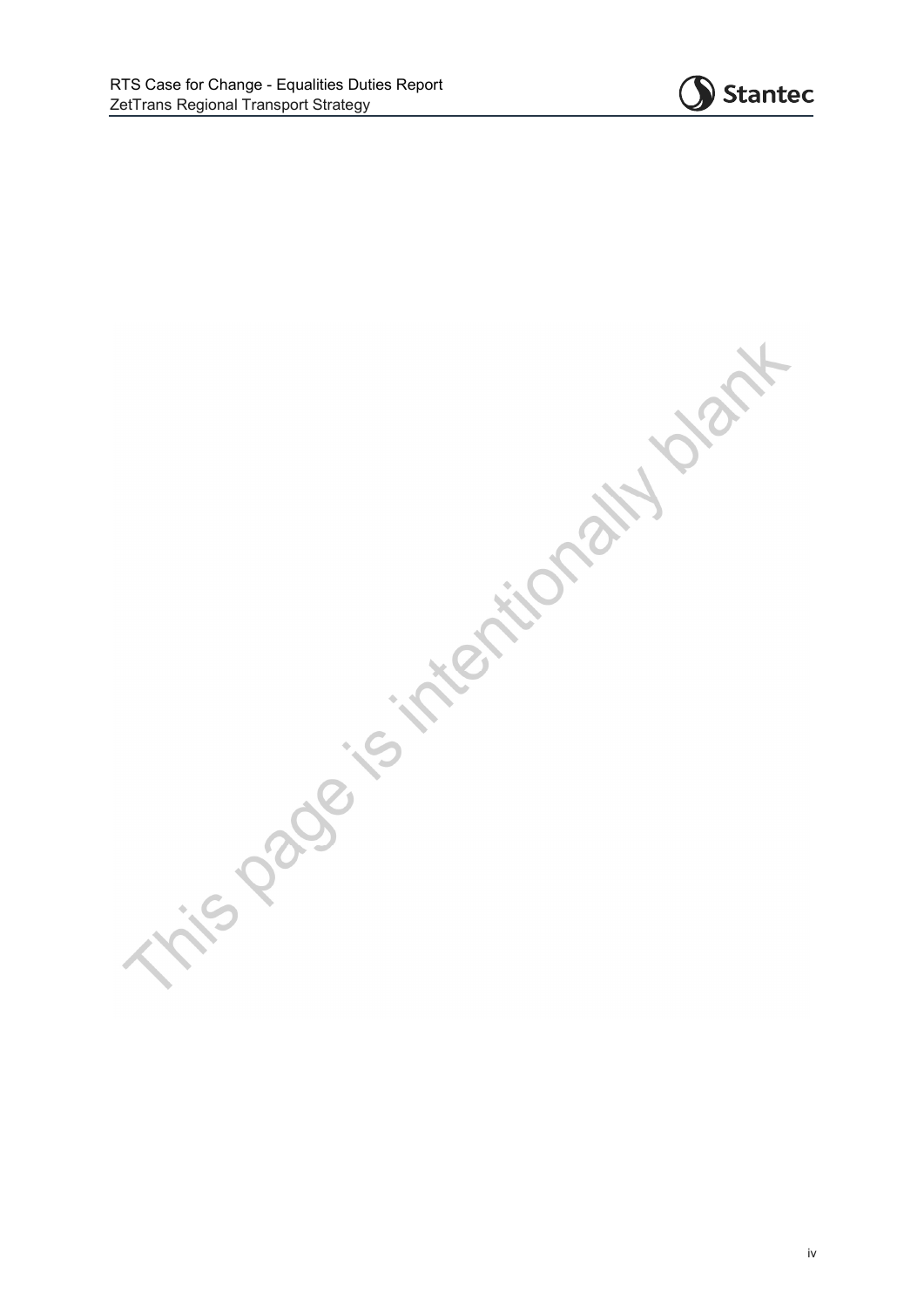

## 1 Introduction

## 1.1 Overview

#### Background

- 1.1.1 This Equalities Duties Report has been prepared to accompany a Case for Change Report which will underpin the development of a new Regional Transport Strategy (RTS) for the ZetTrans Regional Transport Partnership (RTP), which covers the Shetland Islands area.
- 1.1.2 Stantec UK Ltd (Stantec) has been commissioned by ZetTrans to support the preparation of the new RTS. The RTS will set out a new long-term vision for transport across the region for the period up to 2042. It is intended the new RTS will set out a clear framework for how transport and mobility will be provided, developed and improved in the region to meet the aspirations for a sustainable and economically active area over the next 20 years and beyond.
- 1.1.3 Working collaboratively with Stantec, ZetTrans has produced a Case for Change Report (the 'Case for Change') which seeks input and views from stakeholders on the type and level of change needed to the transport system in the Shetland Islands to inform the development of the Strategy. This builds upon and takes account of comments and information received from an extensive stakeholder and public consultation exercise held in 2021 which is reported in the Case for Change document.

## The Equalities Impact Assessment (EqIA) Process

#### Overview

- 1.1.4 Equalities issues are becoming increasingly prevalent in transport planning. Policy needs to recognise the different ways people interface with and experience the transport network and services. This trend towards a greater focus on inclusion is well articulated by the Scottish Government's National Transport Strategy 2 (NTS2) (2020), which targets 'reducing inequalities' as one of the four central priorities which now underpin national transport policy.
- 1.1.5 An Equalities Impact Assessment (EqIA) process is therefore being undertaken through the Strategy's development to apply relevant equalities duties and identify likely equalities impacts arising from RTS preparation. The EqIA is being undertaken in tandem with the development of the emerging RTS to allow assessment findings to influence the content of the RTS on an iterative basis.
- 1.1.6 Relevant equalities duties are being used as tools to inform and embed key equalities issues within the emerging RTS. Acting together with the Strategic Environmental Assessment (SEA) being carried out for the emerging RTS, this integrated approach allows the environmental, social and economic implications of all strategy components to be tested at the earliest opportunity and for any uncertainties or issues identified during impact assessment processes to be addressed during RTS preparation.

#### Relevant Equalities Duties

1.1.7 The equalities duties applicable to ZetTrans on a statutory basis are the **Public Sector Equality** Duty (PSED) and the requirement to undertake an Island Communities Impact Assessment (ICIA). This EqIA also addresses the Fairer Scotland and Child Rights and Wellbeing duties insofar as relevant to the RTS on a voluntary basis, as these relate to issues affecting the transport system and apply on a statutory basis to Shetland Islands Council and key agencies such as NHS Shetland.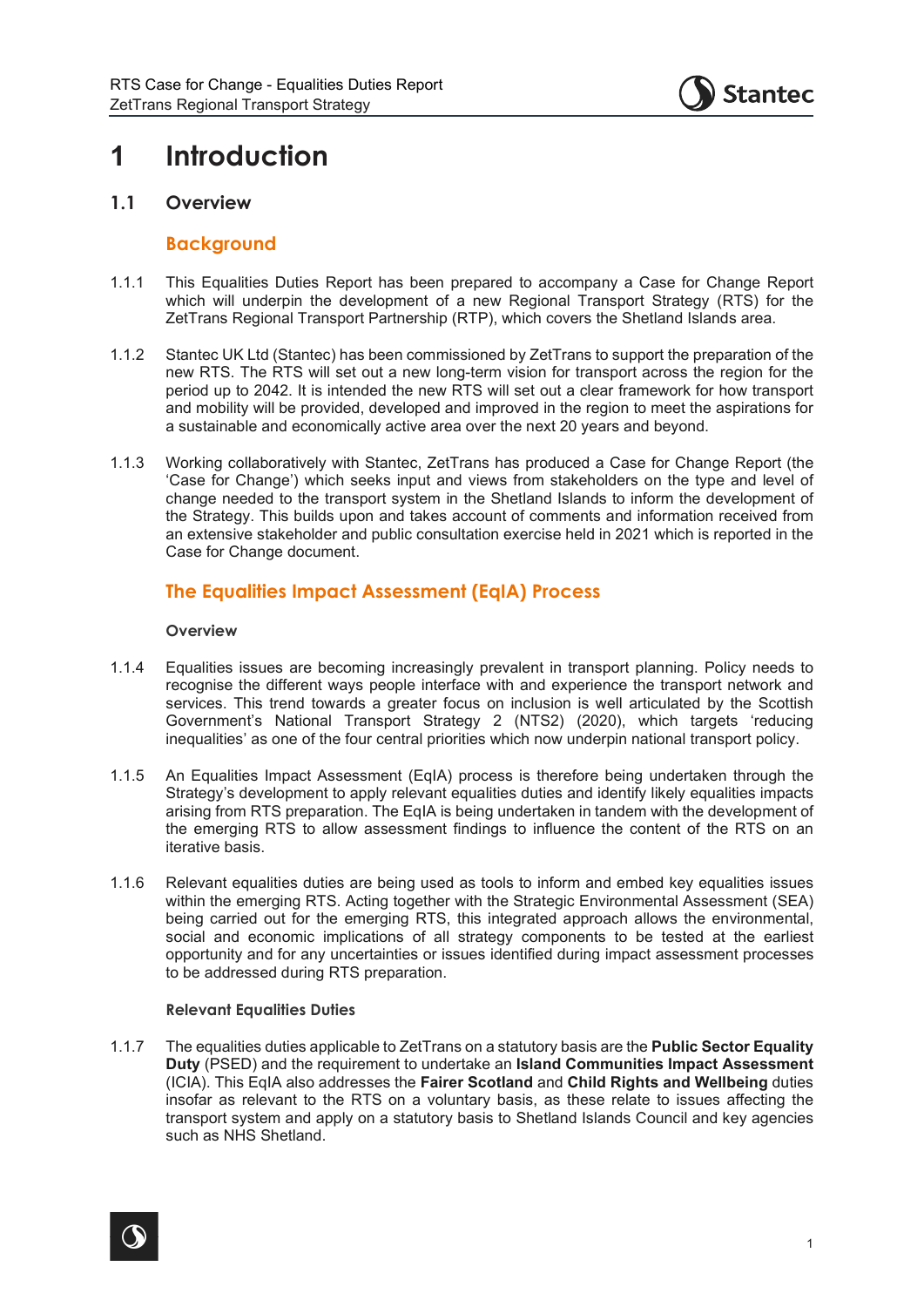

1.1.8 In August 2021 an Equalities Impact Assessment Framing Document (Stantec, 2021) was prepared to identify an evidence-based suite of key equalities issues which should be considered in the emerging RTS and taken account of in the EqIA process. A framework was also set out explaining how each of the applicable equalities duties would be applied and reported against throughout the development of the RTS in a way which helps to address the identified key equalities issues.

## RTS Case for Change

- 1.1.9 The Case for Change provides a consolidated evidence base to identify the main transport problems experienced within the ZetTrans area and sets out a series of Transport Planning Objectives (TPOs) and RTS Objectives to underpin the development of the new RTS. In doing so, the Case for Change seeks to ensure the RTS is founded on an evidence base which reflects the latest understanding of problems, opportunities and issues in the region, including reflecting travel behaviour changes arising from the COVID-19 pandemic.
- 1.1.10 As detailed further in **Section 3**, the Case for Change includes the identification of relevant TPOs and associated proposed RTS Objectives. With reference to applicable equalities duties (discussed in Section 2), this report provides a proportionate assessment of the coverage of key equalities issues within these 'substantive components' of the emerging RTS and thus their likely equalities impacts. This forms part of a multi-stage appraisal and strategy development process which will include a future consultation on the full Draft RTS and an accompanying Equalities Duties Report.
- 1.1.11 At this early stage, the Case for Change does not identify individual 'options' (e.g., policies, proposals, actions, schemes and other interventions) or spatially defined schemes but rather forms the starting point for the subsequent development and appraisal of various types of options to achieve the proposed RTS Objectives. All options will be developed, sifted and appraised through Stage 2 – Preliminary Options Appraisal of the Scottish Transport Appraisal Guidance (STAG) process. Details of options development, appraisal and how the application of relevant equalities duties has informed the selection of options (including consideration of reasonable alternatives) will then be set out in the full Draft RTS and an accompanying full version of the Equalities Duties Report later in 2022.

### 1.2 Purpose and Objectives

- 1.2.1 This report has been prepared by Stantec to assess the extent to which the Case for Change Report addresses relevant equalities considerations. This forms part of the process of discharging relevant statutory equalities duties in the preparation of the new RTS.
- 1.2.2 The objectives of this report are to:
	- i. Assess the coverage of key equalities issues in the 'key issues' identified within the Case for Change report. The key equalities issues include those previously consulted upon through the Equalities Impact Assessment Framing Document;
	- ii. Assess the extent to which the proposed RTS Objectives address identified key equalities issues by testing their compatibility with the requirements of applicable equalities duties through applying an assessment framework and associated guide questions; and
	- iii. Recommend changes which should be incorporated into the emerging RTS to improve the coverage of equalities issues and to enhance the ability of the document to tackle such issues.

### 1.3 Report Structure

1.3.1 This report is structured as follows:

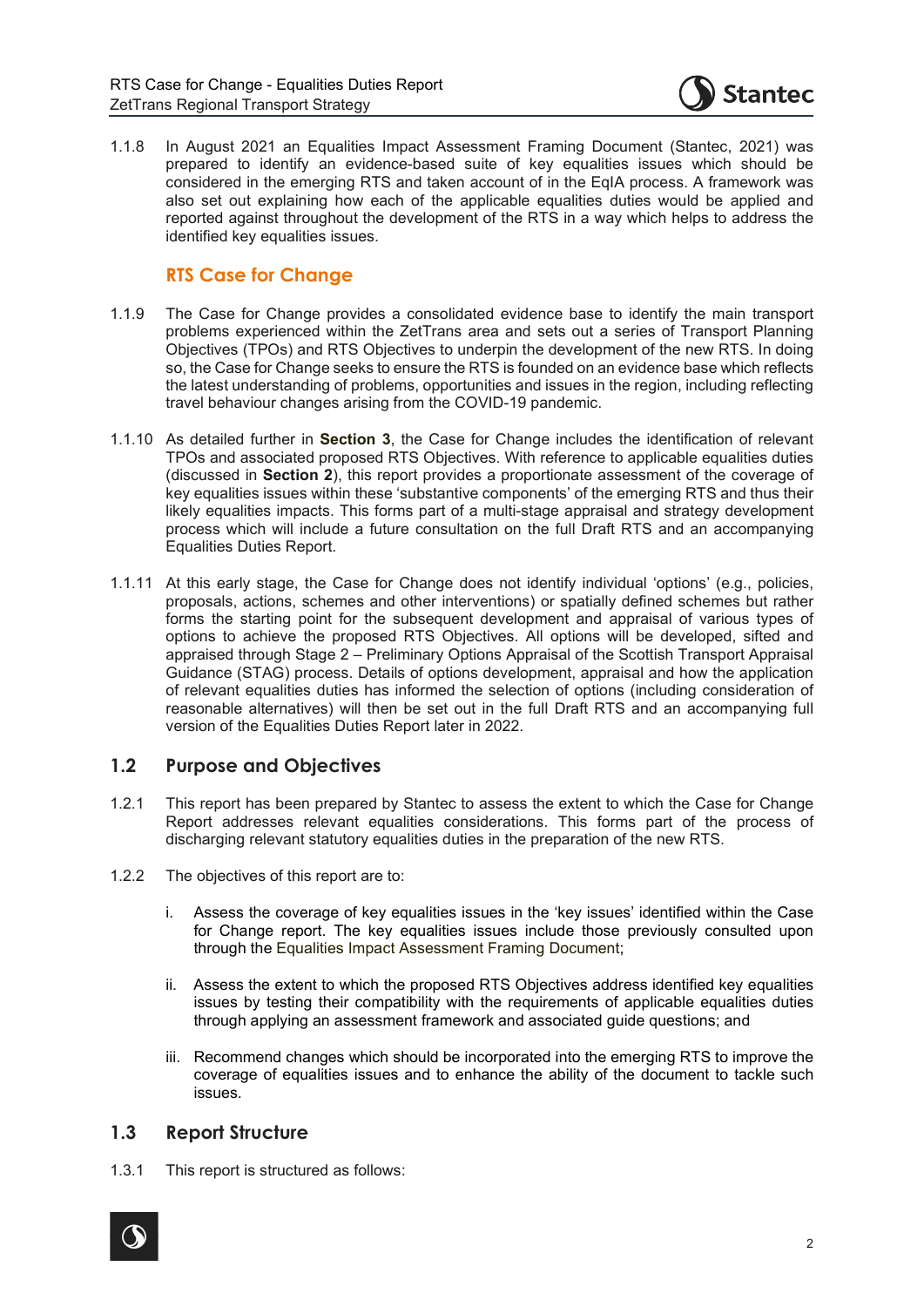

- Section 2 Approach to Equalities Duties: provides an overview of how applicable equalities duties are being addressed in the development of the emerging RTS, including the outline assessment framework and evidence base which has informed the work.
- Section 3 Assessment of Equalities Issues: reports the findings of the consideration of the coverage of key equalities issues within the Case for Change and an initial appraisal of the compatibility of the draft RTS Objectives against the requirements of the relevant equalities duties. This includes how the EqIA process has informed the Case for Change.
- Section 4 Next Steps: explains how comments received in respect of the Case for Change and this Equalities Duties Report will be taken into account and how applicable equalities duties will continue to be applied in future stages of the RTS development process.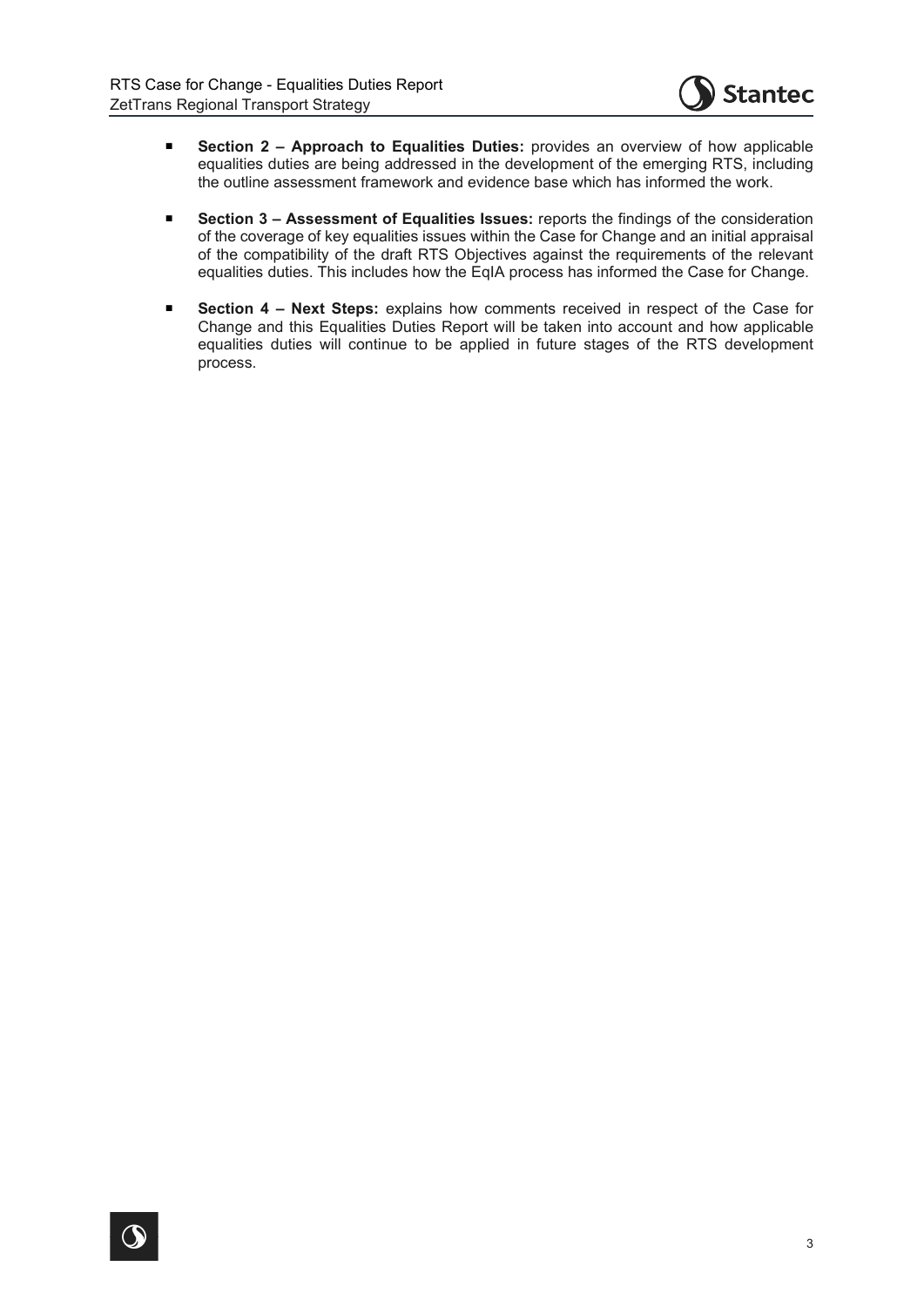

## 2 Approach to Equalities Duties

- 2.1.1 This section outlines the requirements of each of the four equalities duties and details the revised set of criteria which will be used to iteratively assess all substantive components of the emerging RTS. Taken together, these criteria comprise an Equalities Assessment Framework which will be used to test, refine and assess all substantive components of the emerging RTS in relation to likely equalities impacts.
- 2.1.2 A description of the process followed in the consideration of equalities issues at the Case for Change stage is provided in Section 2.2 to guide understanding of the findings presented later in Section 3. Section 2.3 then sets out an overview of the principal requirements of the four equalities duties considered in this report together with a series of 'framing questions' which have been developed to support the consideration of the requirements. Finally, Section 2.4 presents a summary of the evidence base set out in the Equalities Impact Framing Document which has also informed the consideration of key equalities issues in the development of the RTS Case for Change.

## 2.2 Overall Approach

- 2.2.1 The approach to the consideration of equalities issues, and the key requirements of the four relevant duties, has involved:
	- **Iliaison between the transport planning, environmental assessment and equalities** assessment teams through the preparation and appraisal of the Case for Change;
	- **Initial review of the draft Case for Change** document to identify the extent of coverage of equalities issues and to feed back findings and recommendations to the transport planning team for incorporation in the updated Case for Change. This review included the baseline documentation and analysis of transport issues and problems as well as the draft transport planning objectives (TPOs) and draft RTS Strategic Objectives;
	- initial assessment of the substantial elements of the updated Case for Change document through consideration of the compatibility of the proposed RTS Strategic Objectives with the equalities assessment framework; and
	- reporting of further recommendations in relation to equalities issues as the RTS process continues through the options development and assessment at the next key stage in RTS development.

## 2.3 Equalities Assessment Framework

### Public Sector Equality Duty

- 2.3.1 Section 149 of the Equality Act 2010 sets out a 'public sector equality duty' (PSED). This requires public authorities to have due regard to the need to eliminate discrimination, harassment, victimisation, advance equality of opportunity, and foster good relations between those with a protected characteristic and those without. The duty covers the following protected characteristics: age, disability, gender reassignment, pregnancy and maternity, race, religion or belief, sex and sexual orientation. The public sector equality duty also covers marriage and civil partnerships, with regard to eliminating unlawful discrimination in employment.
- 2.3.2 The Equality Act 2010 (Specific Duties) (Scotland) Regulations 2012 require listed authorities to undertake an impact assessment in relation to the needs outlined in section 149(1) of the Act and take account of the results of the assessment in development of the policy. The approach to the assessment has been informed by reference to the Scottish Government's general guidance on the PSED (Scottish Government, 2016) and guidance on application of the duty in Scotland (Equality and Human Rights Commission, 2016).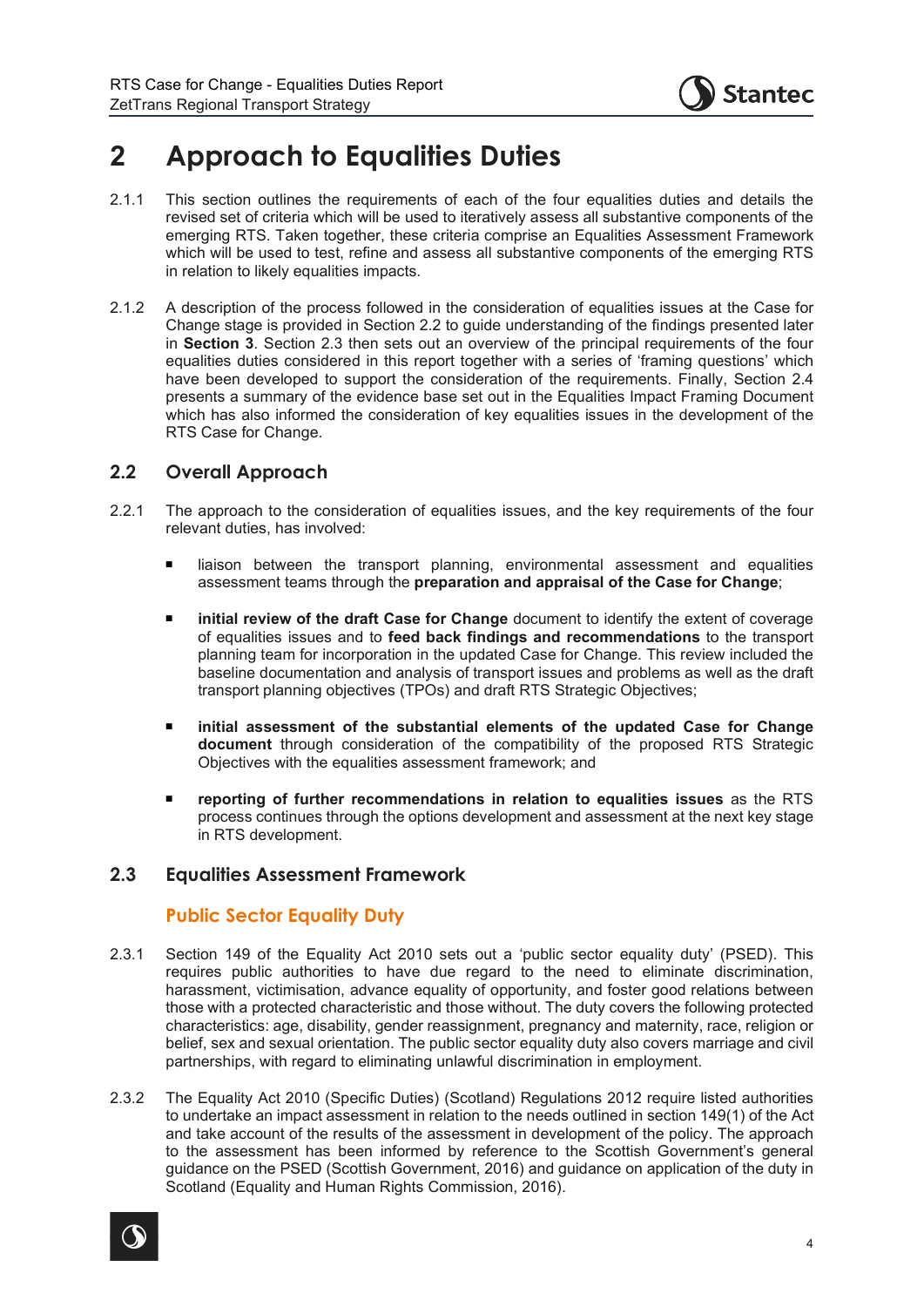

2.3.3 The following guide questions have been designed to allow for testing the implementation of the PSED. They provide a transparent framework to assess the extent to which emerging RTS components promote equality of opportunity, including the removal of physical and cultural barriers to accessing and benefiting from the transport system. The framing questions have been updated and refined from those presented in the Equalities Impact Assessment Framing Document.

| <b>Assessment Framework: Public Sector Equality Duty</b>                                                                                                                                                                                                                                                                                                                                                                                                                                                                                                                                                                                                                                                                                                                           |  |  |  |
|------------------------------------------------------------------------------------------------------------------------------------------------------------------------------------------------------------------------------------------------------------------------------------------------------------------------------------------------------------------------------------------------------------------------------------------------------------------------------------------------------------------------------------------------------------------------------------------------------------------------------------------------------------------------------------------------------------------------------------------------------------------------------------|--|--|--|
| Will the emerging RTS and its associated delivery mechanisms                                                                                                                                                                                                                                                                                                                                                                                                                                                                                                                                                                                                                                                                                                                       |  |  |  |
| Result in any likely different or disproportionate direct or indirect effects on<br>п<br>persons with protected characteristics as specified in the Equality Act 2010?<br>Result in any unintended consequences for protected characteristic groups?<br>п<br>Promote social cohesion and integration between people with different protected<br>п<br>characteristics?<br>Advance the Shetland Islands Council equalities outcomes <sup>1</sup> ?<br>ш<br>Provide equal access to employment opportunities, social and cultural activities,<br>٠<br>and public services and amenities for all?<br>Promote public realm and design choices that provide a safe, secure, and<br>п<br>accessible environment for all?<br>Promote better health outcomes by facilitating active travel? |  |  |  |
| Support the removal of barriers to travel and the improvement of equal access to<br>п<br>travel?                                                                                                                                                                                                                                                                                                                                                                                                                                                                                                                                                                                                                                                                                   |  |  |  |
| Contribute to the achievement of the Duty's aims and desired outcomes?                                                                                                                                                                                                                                                                                                                                                                                                                                                                                                                                                                                                                                                                                                             |  |  |  |
| The framing questions will be applied in relation to the three key parts of the Duty:<br>Eliminating discrimination, harassment and victimisation;<br>п<br>Advancing equality of opportunity; and<br>п<br>Fostering good relations.<br>п                                                                                                                                                                                                                                                                                                                                                                                                                                                                                                                                           |  |  |  |
| The second of these aims involves:<br>Removing or minimising disadvantages affecting people due to their protected<br>п<br>characteristics:<br>Taking steps to meet the needs of people with certain protected characteristics<br>п<br>where these are different from the needs of other people; and                                                                                                                                                                                                                                                                                                                                                                                                                                                                               |  |  |  |

**Encouraging people with certain protected characteristics to participate in public** life or in other activities where their participation is disproportionately low.

## Fairer Scotland Duty

- 2.3.4 The Fairer Scotland Duty (FSD) places a legal responsibility on certain public bodies in Scotland to actively consider how they can reduce inequalities of outcome caused by socio-economic disadvantage when making strategic decisions. This differs from the Public Sector Equality Duty which considers only reducing inequalities of opportunity. The Duty seeks to tackle socioeconomic disadvantage and reduce the inequalities associated with being disadvantaged. It is closely related to issues of poverty which may affect outcomes across health, housing, education and training and employment prospects.
- 2.3.5 The FSD identifies a need to consider both 'communities of place' and 'communities of interest' in terms of people who share an experience and are particularly impacted by socio-economic disadvantage (Scottish Government, 2021a). Demographic groups who share one or more of the protected characteristics listed in Section 4 of the Equality Act 2010 can be considered

<sup>1</sup> See Section 2.4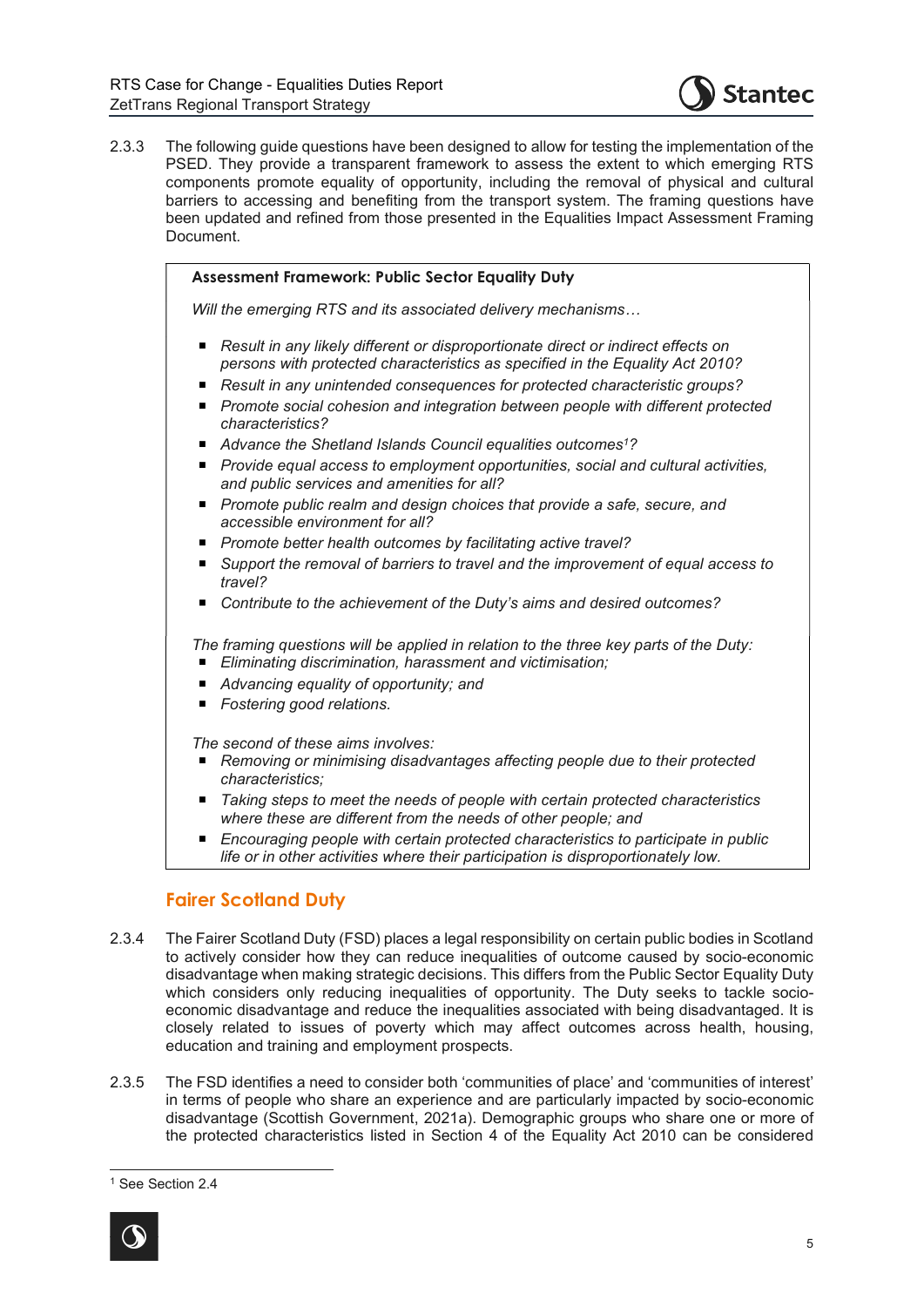

'communities of interest', meaning there is a direct link between the Fairer Scotland Duty and the Public Sector Equality Duty.

2.3.6 The following criteria will be applied to testing the performance of the emerging RTS in relation to implementing the FSD. This provides a transparent framework to assess the extent to which emerging RTS components reduce inequalities of outcome resulting from low income, low wealth and multiple deprivation. The framing questions have been updated and refined from those presented in the Framing Document.

| <b>Assessment Framework: Fairer Scotland Duty</b>                                                                                                                                                                                                                                                                                                 |  |  |  |
|---------------------------------------------------------------------------------------------------------------------------------------------------------------------------------------------------------------------------------------------------------------------------------------------------------------------------------------------------|--|--|--|
| Will the emerging RTS and its associated delivery mechanisms                                                                                                                                                                                                                                                                                      |  |  |  |
| Help to reduce levels of absolute and relative income poverty, inequality in the<br>distribution of household wealth, and levels of multiple deprivation affecting<br>communities?                                                                                                                                                                |  |  |  |
| Reduce physical and informational barriers to accessing and using all transport<br>modes?                                                                                                                                                                                                                                                         |  |  |  |
| Reduce cost related barriers to accessing and use of all transport modes?                                                                                                                                                                                                                                                                         |  |  |  |
| Reduce unequal access to employment opportunities, social and cultural<br>activities, and public services and amenities for all?                                                                                                                                                                                                                  |  |  |  |
| Improve accessibility to open spaces, and sports facilities for physical recreation,<br>in particular for those facing socio-economic disadvantage?                                                                                                                                                                                               |  |  |  |
| Promote good local access to existing facilities, services, and employment, in<br>п<br>particular for those facing socio-economic disadvantage?                                                                                                                                                                                                   |  |  |  |
| Contribute to the achievement of the Duty's aims and desired outcomes?                                                                                                                                                                                                                                                                            |  |  |  |
| The framing questions will be applied in relation to the two key parts of the Duty:<br>socio-economic disadvantage (influenced by income, wealth, material and area<br>deprivation and socio-economic background); and<br>inequality of outcome (including education, skills, employment, health and<br>wellbeing, living standards and poverty). |  |  |  |
|                                                                                                                                                                                                                                                                                                                                                   |  |  |  |

## Child Rights and Wellbeing Duty

- 2.3.7 The Children and Young People (Scotland) Act 2014 requires public bodies to consider whether existing and emerging legislation, policy and guidance have an impact on children and young people and to assess what further action is required to ensure compliance with the United Nations Convention on the Rights of the Child (UNCRC). There are four general principles of the UNCRC: apply rights without discrimination (Art 2); best interests of the child to be a principal consideration (Art 3); right to life, survival and development (Art 6); right to express and view and have that view taken into account (Art 12).
- 2.3.8 The following criteria will be applied to test and confirm the implementation of relevant Scottish Ministers' duties under the Children and Young People (Scotland) Act 2014 and the UNCRC in the emerging RTS. They have been formulated with reference to the approach recommended within the Scottish Government's Child Rights and Wellbeing (CRW) Impact Assessment Guidance (Scottish Government, 2021b).
- 2.3.9 Reflecting the early stage of RTS development, assessment of the Case for Change relates primarily to the coverage of the interests of children and young people in the identification of transport problems and proposed RTS strategic components. More detailed consideration of the relevance and implications for individual UNCRC Articles will follow in the appraisal of individual transport options and the preparation of the full Draft RTS. The framing questions have been updated and refined from those presented in the Framing Document.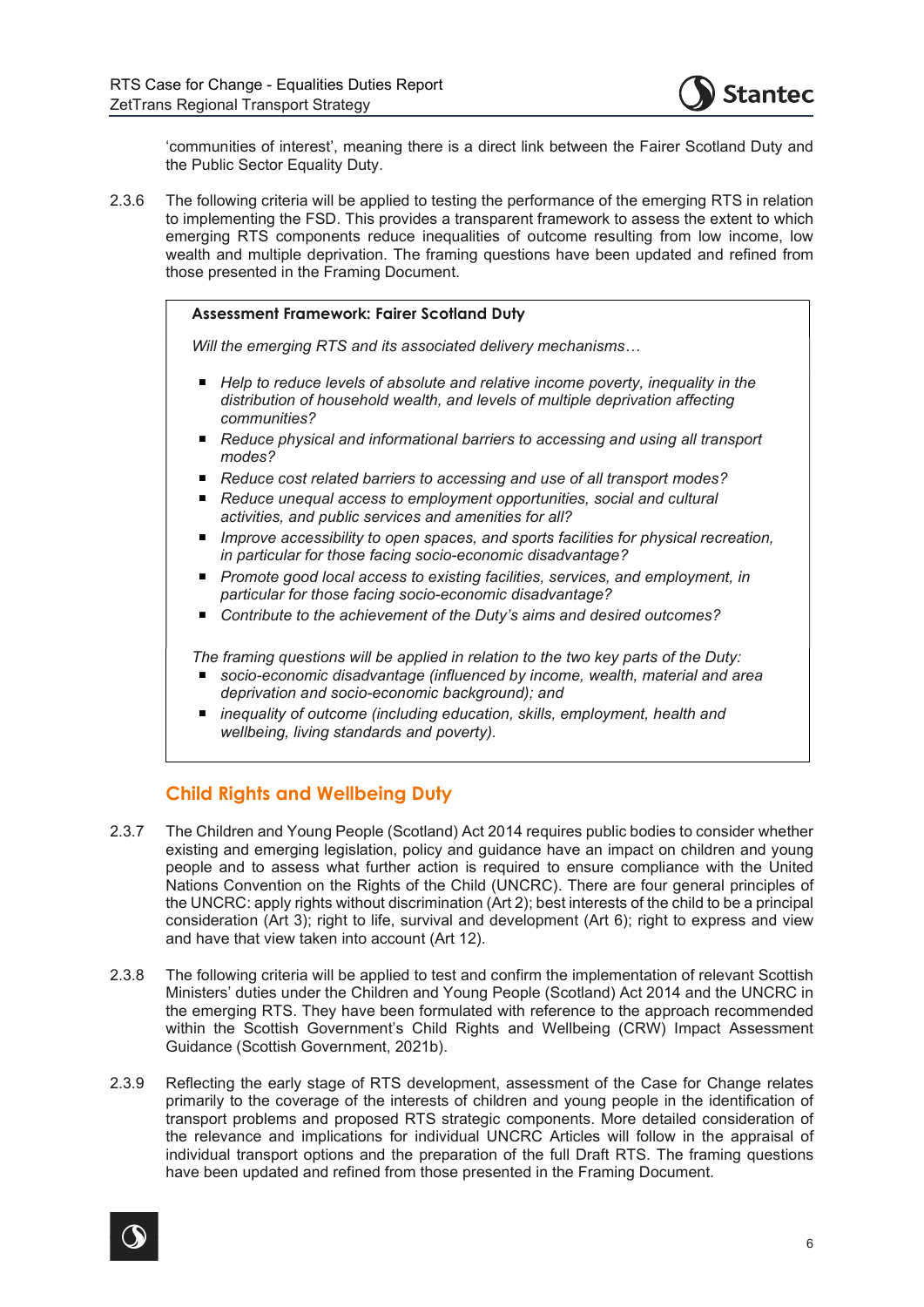

#### Assessment Framework: Child Rights and Wellbeing Duties

- Which UNCRC Articles are relevant to the assessment?
- $\blacksquare$  How does the intervention relate to, promote, or inhibit the provisions of the UNCRC, other relevant international treaties and standards, or domestic law?
- Have children and young people been consulted on the intervention?
- What impact might the intervention have on the rights of children and young people?
- Will the rights of one group of children in particular be affected, and to what extent?
- Are there competing interests between the groups of children, or between children and other groups, who would be affected by the intervention?
- Will the intervention protect and enhance access to high quality community facilities, public services and key amenities for children and young people?
- Will the intervention improve access using active travel and public transport to educational, social, and economic opportunities for children and young people?
- How will the RTS support or otherwise affect the implementation of relevant UNCRC Articles?
- The overall question to be answered in relation to the UNCRC is: to what extent does the policy help progress the realisation of children's rights, and safeguard support and promote the wellbeing of children and young people?

The framing questions will be applied in relation to the UNCRC articles and taking account of the Scottish Government's wellbeing indicators developed for the Getting it Right for Every Child (GIRFEC) approach to children's services provision in Scotland. These are: safe, healthy, achieving nurtured, active, respected, responsible & included.

## Island Communities Impact Assessment Duty

- 2.3.10 The Islands (Scotland) Act 2018 provides a legal basis for greater decision making at a local level within Scottish Islands and seeks to increase economic prosperity for island communities. This is to be achieved through 'island proofing' legislation, policy, and strategic decisions by taking account of the special circumstances of island communities and ensuring no disadvantage to people living and working on islands (as defined by Section 1 of the Act).
- 2.3.11 Section 7 of the Act sets out a specific duty for relevant public bodies (including Regional Transport Partnerships) to "have regard to island communities" in carrying out their functions. A related duty in Section 8 of the Act requires relevant public bodies to undertake an island communities impact assessment (ICIA) "in relation to a policy, strategy, or service which, in the authority's opinion, is likely to have an effect on an island community which is significantly different from its effect on other communities (including other island communities) in the area in which the authority exercises its functions".
- 2.3.12 The approach to undertaking the assessment will be undertaken with regard to the Scottish Government's guidance and toolkit prepared on ICIAs (Scottish Government, 2020). The framing questions have been updated and refined from those presented in the Framing Document.

Assessment Framework: Island Communities Impact Assessment Duty

Will the emerging RTS and its associated delivery mechanisms...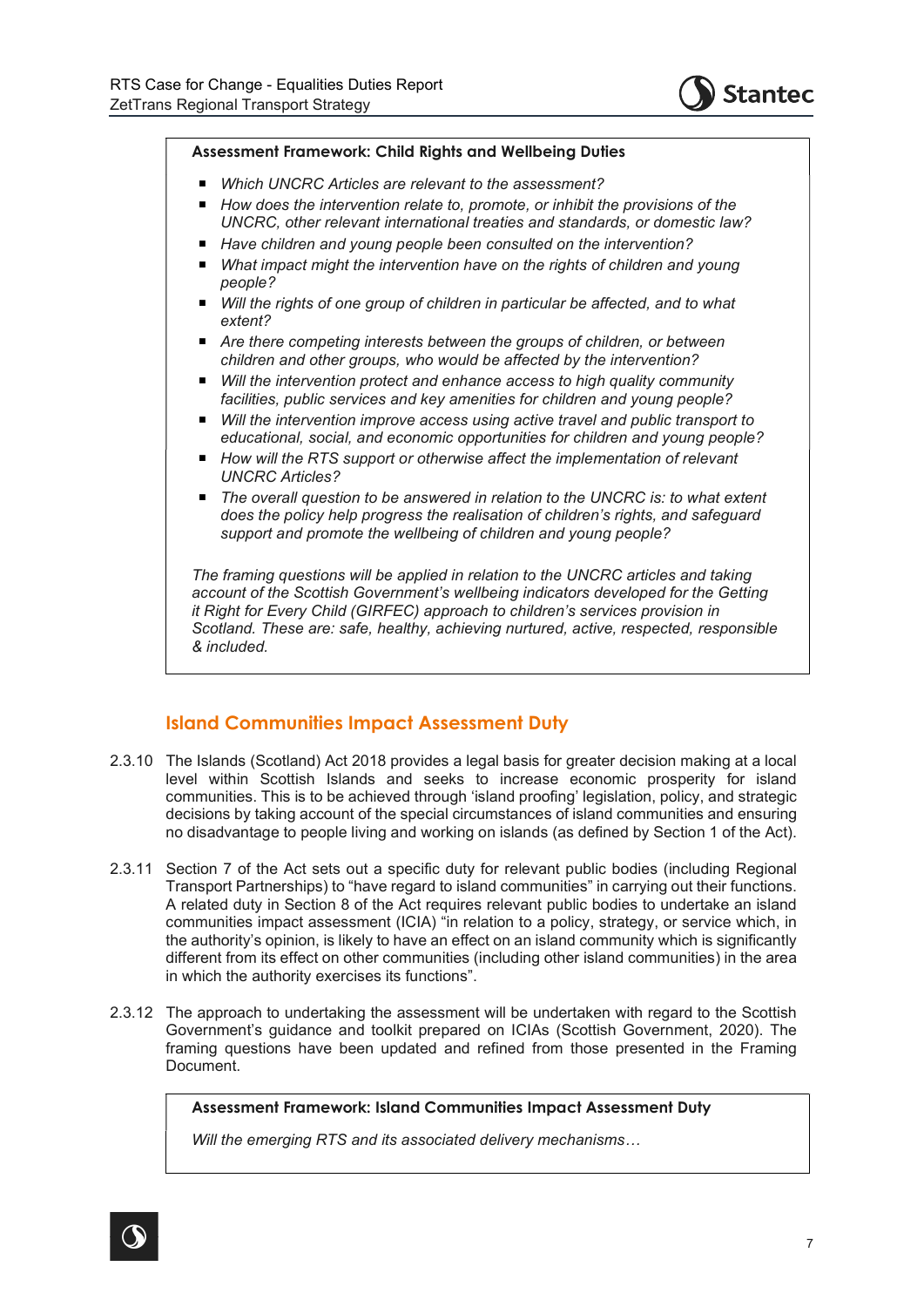

| Protect and increase the economic prosperity of the Shetland Islands'<br>п<br>communities?                                                                                                                                                                                                                                                                                                                                                                                                                                                                                                                                                                                                                                                                                                                                                                                           |  |
|--------------------------------------------------------------------------------------------------------------------------------------------------------------------------------------------------------------------------------------------------------------------------------------------------------------------------------------------------------------------------------------------------------------------------------------------------------------------------------------------------------------------------------------------------------------------------------------------------------------------------------------------------------------------------------------------------------------------------------------------------------------------------------------------------------------------------------------------------------------------------------------|--|
| Effectively address the unique transport challenges faced by the islands'<br>п<br>communities?                                                                                                                                                                                                                                                                                                                                                                                                                                                                                                                                                                                                                                                                                                                                                                                       |  |
| Effectively address the unique economic challenges faced by the islands'<br>п<br>communities?                                                                                                                                                                                                                                                                                                                                                                                                                                                                                                                                                                                                                                                                                                                                                                                        |  |
| Effectively address the unique social challenges faced by the islands'<br>п<br>communities?                                                                                                                                                                                                                                                                                                                                                                                                                                                                                                                                                                                                                                                                                                                                                                                          |  |
| Impact on the islands' infrastructure or natural environment and biodiversity?<br>п                                                                                                                                                                                                                                                                                                                                                                                                                                                                                                                                                                                                                                                                                                                                                                                                  |  |
| Effectively address the unique health challenges faced by the islands'<br>■<br>communities?                                                                                                                                                                                                                                                                                                                                                                                                                                                                                                                                                                                                                                                                                                                                                                                          |  |
| Protect and enhance quality of life for island residents?<br>п                                                                                                                                                                                                                                                                                                                                                                                                                                                                                                                                                                                                                                                                                                                                                                                                                       |  |
| Consideration to be given to the thematic questions in the ICIA guidance around:<br>Demographics - including current demographic structure, challenges faced in<br>areas with greater proportion of older people and impacts on these challenges<br>including encouraging young people to leave;<br>Economy – potential for impacts on key industries, on island infrastructure and<br>п<br>natural environment, on communications networks, on small businesses and their<br>supply chains and taking account of the costs of travel particularly for people on<br>low incomes; and<br>Social – the often dispersed nature of island deprivation, impacts on the cost of<br>п<br>living, changes affecting people in fuel poverty, consideration of part time and<br>self-employed nature of much of the islands' workforce and issues with<br>availability of childcare provision. |  |
| The framing questions will be applied to reflect the key questions for ICIAs (set out in<br>Section 8 of the Act) as follows:<br>differential impacts (on the islands' communities and outwith Shetland)<br>the extent to which development/delivery improves outcomes<br>п                                                                                                                                                                                                                                                                                                                                                                                                                                                                                                                                                                                                          |  |
| the extent to which development/delivery mitigates outcomes<br>п                                                                                                                                                                                                                                                                                                                                                                                                                                                                                                                                                                                                                                                                                                                                                                                                                     |  |

## 2.4 Summary of the Equalities Evidence Base

- 2.4.1 This section sets out a summary of the updated evidence base on equalities issues relevant to the development of transport strategies which was originally presented in the Equalities Assessment Framing Document. The evidence is set out here to align specifically with the process of reviewing and assessing the Case for Change. Relevant literature and information identified as RTS development progresses will be added to the evidence base as appropriate and captured in the reporting of the detailed equalities assessment of the RTS at a later stage.
- 2.4.2 Shetland Islands Council has established a set of Equality Outcomes for 2021-2025 (Shetland Islands Council, 2021) which provide an important context for consideration of equalities issues in the RTS. In summary these are:
	- **People will be accessing employment in all sectors in innovative ways** designed to minimise the barriers to involvement for all;
	- **People will be able to access the information they need, when they need it, in a wide** range of different ways;
	- outcomes will be improved by developing better methods to assess the impact of what we do; and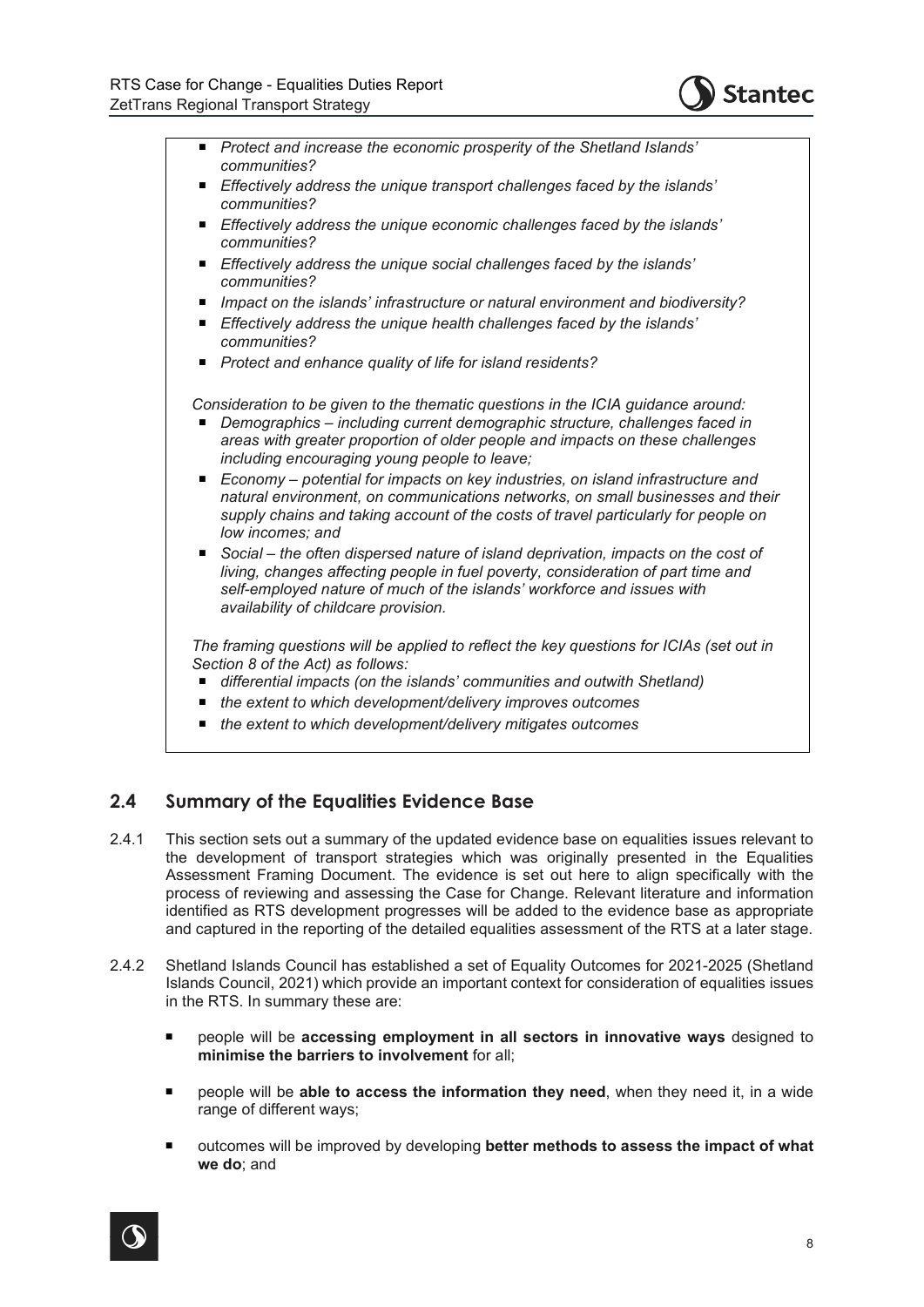

- the number of children, young people and adults affected by gender based violence, particularly domestic abuse and sexual violence will be reduced, and the consequences will be minimised.
- 2.4.3 Table 2.1 sets out a summary of key evidence base issues and findings which have been distilled to inform the consideration of equalities issues and potential impacts in the coverage of the Case for Change and its preliminary equalities assessment. The table structures the summary for each of the four separate equalities duties, but it is recognised there are considerable overlaps in the evidence between them.

| <b>Duty</b>                                            | <b>Key Evidence</b>                                                                                                                                                                                                                                                                                                                                                                                                                                                                                                                                                                                                                                                                                                                                                                                                                                                                                                                                                                                                                                                                                                                                                                                                                                                                                                                                                                                                                                                                                                                                                                                                                                                                                                                                                                                                                                                                                                                                                                                                                                                                                                                                                     |
|--------------------------------------------------------|-------------------------------------------------------------------------------------------------------------------------------------------------------------------------------------------------------------------------------------------------------------------------------------------------------------------------------------------------------------------------------------------------------------------------------------------------------------------------------------------------------------------------------------------------------------------------------------------------------------------------------------------------------------------------------------------------------------------------------------------------------------------------------------------------------------------------------------------------------------------------------------------------------------------------------------------------------------------------------------------------------------------------------------------------------------------------------------------------------------------------------------------------------------------------------------------------------------------------------------------------------------------------------------------------------------------------------------------------------------------------------------------------------------------------------------------------------------------------------------------------------------------------------------------------------------------------------------------------------------------------------------------------------------------------------------------------------------------------------------------------------------------------------------------------------------------------------------------------------------------------------------------------------------------------------------------------------------------------------------------------------------------------------------------------------------------------------------------------------------------------------------------------------------------------|
|                                                        | People in protected characteristics groups typically face a range of issues in<br>accessing and using transport which may affect the extent to which they<br>experience discrimination and disadvantage. Key points from the evidence base<br>are summarised here.                                                                                                                                                                                                                                                                                                                                                                                                                                                                                                                                                                                                                                                                                                                                                                                                                                                                                                                                                                                                                                                                                                                                                                                                                                                                                                                                                                                                                                                                                                                                                                                                                                                                                                                                                                                                                                                                                                      |
| <b>Public Sector</b><br><b>Equality Duty</b><br>(PSED) | Age: access to transport can act as a significant barrier to some groups,<br>particularly for elderly people, which acts to disadvantage them in terms of<br>reaching essential facilities such as social services and healthcare.<br>Disability: disabled people are less likely to live in households with access to a<br>Ξ<br>car. They experience a range of difficulties in accessing and using public<br>transport which vary significantly by the groups affected and include difficulties<br>with journey planning. In Shetland physical access to some ferries and to inter-<br>island aircraft can be a particular issue.<br>Gender reassignment: Transgender people are likely to have lower incomes<br>٠<br>and therefore, are at a higher risk of transport poverty. They may have<br>concerns about using public transport or public transport facilities due to fear<br>of harassment or discrimination.<br>Pregnancy and maternity: pregnant women and people travelling on public<br>٠<br>transport with pushchairs and children may experience difficulties in accessing<br>and using services.<br>Race: people in minority ethnic groups typically take fewer walking and cycling<br>П<br>trips than other groups and are often more reliant on public transport, but<br>potentially at greater risk of disadvantage where services are reduced or<br>become more expensive.<br>Religion or belief: Discrimination, assault or harassment of the basis of<br>٠<br>religious identity may affect people of certain religious groups more than<br>others, and this may affect their choice to use public transport and public<br>transport facilities.<br>Sex: women are less likely to drive, are typically more dependent on public<br>٠<br>transport than men (for a diversity of journey purposes) and are more likely to<br>be subject to harassment or assault, or the fear of these occurring.<br>Sexual orientation: People in this group may be concerned about being able to<br>٠<br>access public transport and public transport facilities, especially at night when<br>these may be poorly lit, for fear of harassment or discrimination. |
| Fairer Scotland<br>Duty (FSD)                          | The requirements of this duty link with those of the PSED since communities of<br>interest considered under the FSD cover those groups with protected<br>characteristics considered under the Equalities Act. Key issues from the evidence<br>include:                                                                                                                                                                                                                                                                                                                                                                                                                                                                                                                                                                                                                                                                                                                                                                                                                                                                                                                                                                                                                                                                                                                                                                                                                                                                                                                                                                                                                                                                                                                                                                                                                                                                                                                                                                                                                                                                                                                  |
|                                                        | The evidence indicates clear links between access to, and affordability of,<br>public transport and household income with poorer areas more dependent on<br>bus services but typically less well served.<br>Transport poverty occurs where a lack of affordable travel options restricts<br>٠<br>access to employment and services with relatively higher transport costs for<br>people living in areas of high multiple deprivation compounding socio-<br>economic disadvantage and outcomes.<br>Public transport costs can be significant for those on low incomes and<br>٠<br>particularly for people in rural areas who travel longer distances and face<br>higher costs. People in low income households are often excluded from                                                                                                                                                                                                                                                                                                                                                                                                                                                                                                                                                                                                                                                                                                                                                                                                                                                                                                                                                                                                                                                                                                                                                                                                                                                                                                                                                                                                                                   |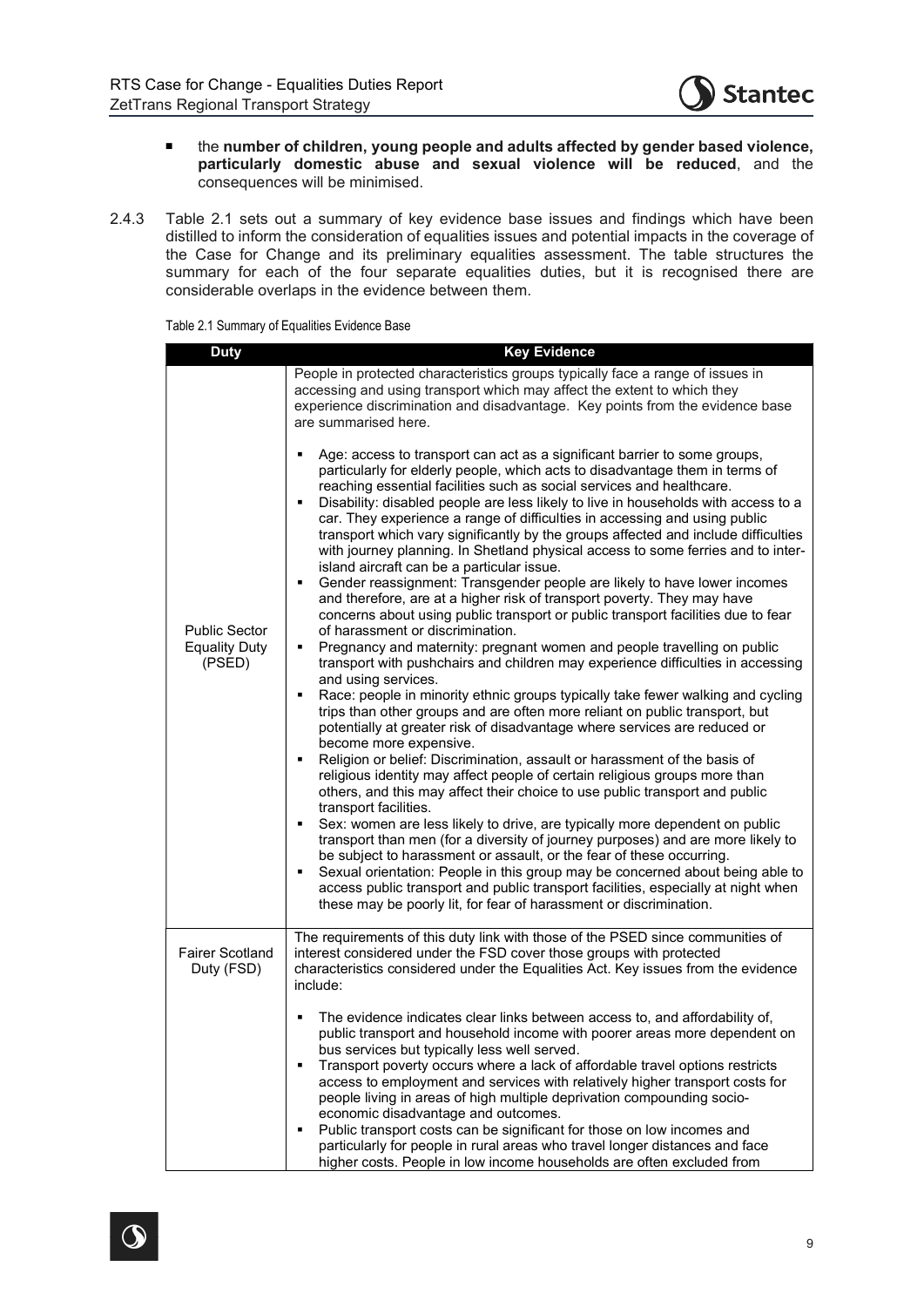

| <b>Duty</b>                                                   | <b>Key Evidence</b>                                                                                                                                                                                                                                                                                                                                                                                                                                                                                                                                                                                                                                                                                                                                                                                                                                                                                                                                                                                                                                                                                                                                                                                                                                                                                                                                                                                                                                                                                                                                                                                                                                                                                                |
|---------------------------------------------------------------|--------------------------------------------------------------------------------------------------------------------------------------------------------------------------------------------------------------------------------------------------------------------------------------------------------------------------------------------------------------------------------------------------------------------------------------------------------------------------------------------------------------------------------------------------------------------------------------------------------------------------------------------------------------------------------------------------------------------------------------------------------------------------------------------------------------------------------------------------------------------------------------------------------------------------------------------------------------------------------------------------------------------------------------------------------------------------------------------------------------------------------------------------------------------------------------------------------------------------------------------------------------------------------------------------------------------------------------------------------------------------------------------------------------------------------------------------------------------------------------------------------------------------------------------------------------------------------------------------------------------------------------------------------------------------------------------------------------------|
|                                                               | maintaining social connections or accessing employment and training<br>opportunities due to the affordability and availability of transport options.<br>In Shetland the low density of bus services and rural transport accessibility<br>$\blacksquare$<br>means many people living outwith Lerwick are 'forced' to own a car for key<br>journeys to work and to access services imposing a cost which<br>disproportionately affects lower income households (particularly if inter-island<br>ferry transport is also needed).<br>People in groups with protected characteristics (communities of interest) such<br>٠<br>as elderly or disabled people are also likely to experience inequalities of<br>outcome through the relatively high costs of transport in relation to socio-<br>economic disadvantage.<br>Feedback from communities consulted in the preparation of Shetland's<br>٠<br>Partnership Plan identified the top two priorities for improvement in Shetland<br>as public transport, and work and the local economy.                                                                                                                                                                                                                                                                                                                                                                                                                                                                                                                                                                                                                                                                              |
| Child Rights and<br>Wellbeing<br>(CRW) Equality<br>Duty       | There are clear overlaps between the requirements of this duty and the issues<br>considered under part of the protected characteristic for 'age' under the PSED.<br>Other points from the evidence base which have been used to inform the Duty<br>assessment are summarised here.                                                                                                                                                                                                                                                                                                                                                                                                                                                                                                                                                                                                                                                                                                                                                                                                                                                                                                                                                                                                                                                                                                                                                                                                                                                                                                                                                                                                                                 |
|                                                               | The ability to access safe, convenient and cost-effective transport has an<br>$\blacksquare$<br>impact on the ability of children and young people to access education, public<br>services and economic opportunities, particularly for low income households.<br>Children and young people in rural areas and island communities are typically<br>$\blacksquare$<br>more dependent on public transport, particularly for accessing education and<br>training, than other age groups. The availability of public transport in rural<br>areas and island communities is a significant challenge for young people.<br>The cost of transport can act as a barrier to accessing employment and<br>٠<br>education. Young people can be particularly affected by the cost of travelling<br>to college or work, especially if they have to travel some distance or are only<br>earning the lower minimum wage for young people.<br>Younger people may have a more local focus than the population as a whole<br>٠<br>suggesting young people from deprived areas may only look for jobs and<br>training in their local area or where easily accessible by public transport.<br>In Shetland, due to the dispersed population but centralised nature of<br>٠<br>secondary school locations, children and young people have very specific<br>public transport needs to access post-primary school education.<br>Children and young people are more vulnerable than other age groups to the<br>٠<br>adverse effects on health of traffic related noise and air pollution. Safety is<br>also a key issue for children with child pedestrian casualties in Scotland in<br>2019 accounting for 44% of all pedestrian casualties. |
| Islands<br>Communities<br>Impact<br>Assessment<br>(ICIA) Duty | There are clear overlaps between the requirements of this duty and the issues<br>considered under the other three Duties in relation to characteristics and issues<br>considered for the island community (including demographics, social and<br>economic). Other points from the evidence base which have been used to inform<br>the assessment are summarised here.<br>Island rurality can exacerbate inequality already experienced by groups with<br>$\blacksquare$<br>the protected characteristics defined under the Equalities Act 2010. Issues<br>which impact on all islanders such as access to transport may be acutely felt<br>by people in these groups more than others.<br>Poor transport links to, from, and between islands, can disadvantage island<br>٠<br>communities relative to one another and to similar mainland communities.<br>Island communities face many different transport challenges in their day-to-<br>٠<br>day lives compared to those living in less rural areas on the mainland. These<br>include a lack of transport services, long journey times, the need for<br>interchange / overnight stays, and the high cost of transport to and from the<br>islands.<br>The cost of transport within island communities, particularly associated with<br>٠<br>ferries and air service fares, is a significant factor. The cost of transport on<br>islands is much higher relative to income than in the rest of Scotland and it<br>contributes to an overall higher cost of living relative to other locations.                                                                                                                                                                     |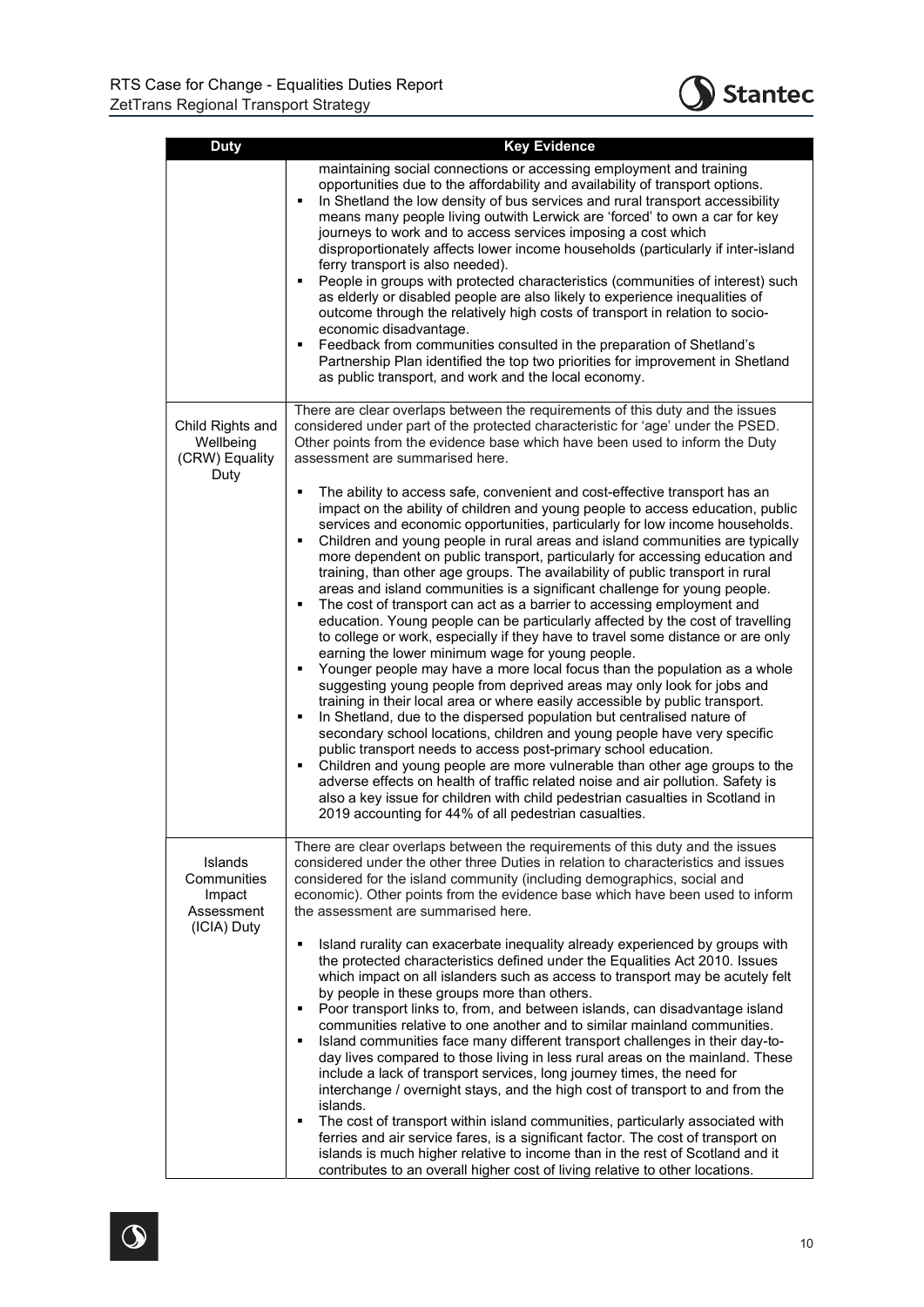

| Duty | <b>Key Evidence</b>                                                                                                                                                             |
|------|---------------------------------------------------------------------------------------------------------------------------------------------------------------------------------|
|      | In the Shetland context, this higher cost of living gives rise to income inequality<br>both between the Shetland Islands and the mainland and within the islands<br>themselves. |

2.4.4 The complete evidence base, structured by the four duties, will be set out with all relevant data sources and citations in the report of the equalities assessment of the draft RTS in 2022.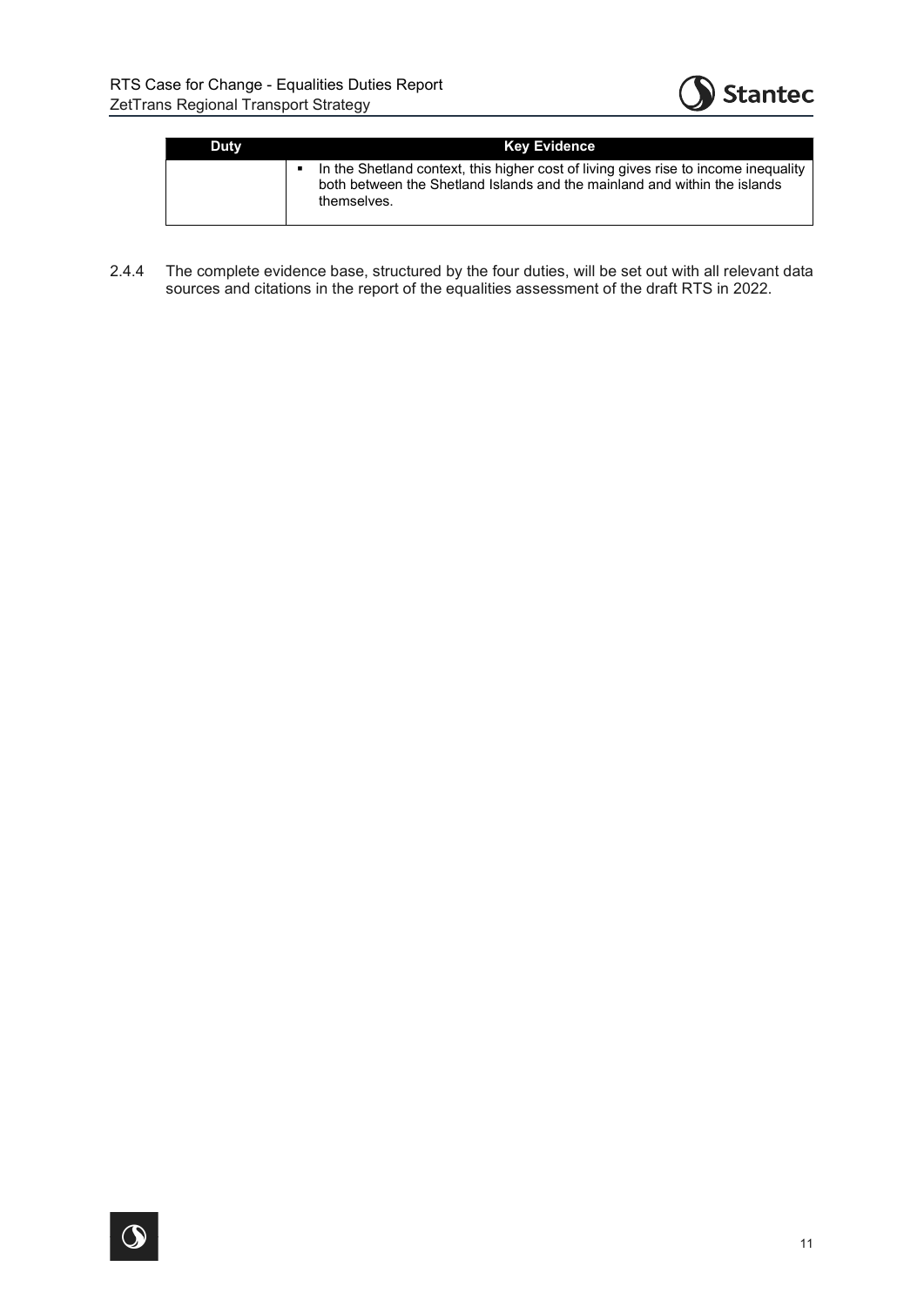

## 3 Assessment of Equalities Issues

## 3.1 Introduction

3.1.1 This section sets out the findings of the initial assessment of the equalities implications of the RTS Case for Change. The results of the consideration of the coverage of equalities issues in the draft Case for Change, and how these were addressed are set out in Section 3.2. The key issues from the initial compatibility assessments of the Case for Change strategic objectives are presented in Section 3.3. A summary of the main findings of the equalities duties assessment and how they have informed the development of the Case for Change is then presented in Section 3.4.

## 3.2 Equalities Issues Coverage in the Case for Change

## Structure of the Case for Change

- 3.2.1 The draft Case for Change document sets out a comprehensive collation and review of transport-related problems, issues, constraints and opportunities in Shetland and its external connections to the Orkney Islands and the Scottish mainland. It provides an initial appraisal and is the first in a three stage process for RTS development.
- 3.2.2 Part 1 of the Case for Change document (chapters 2 to 5) provides a factual baseline and background to the transport network, services and their use. Part 2 (chapters 6 to 9) sets out the substantial elements of the initial appraisal which comprise policy and consultation reviews, problems analysis from the evidence reviewed and derivation of TPOs and RTS Strategy Objectives.
- 3.2.3 The Case for Change is centred around an extensive set of 'problems' which the new RTS should respond to, grouped and analysed (in chapter 8) by transport mode. These specific transport problems were identified through extensive engagement, desk-based research and project team analysis in the development of the RTS. The TPOs were then derived through consideration of the transport and social consequences of the problems which in turn informed the definition of six proposed RTS strategy objectives.
- 3.2.4 Adequate recognition and coverage of identified key equalities issues in the suite of problems which are defined in the Case for Change to underpin RTS development is therefore essential to ensure that all equalities issues and potential impacts are appropriately considered at each stage of RTS development. It also ensures that the problems and associated TPOs respond to a broad range of equalities issues.

## Review of Equalities in the Case for Change

- 3.2.5 The review of the Draft Case for Change Report was undertaken to help ensure appropriate coverage of equalities issues in the developing evidence base for the RTS. Whilst this was an iterative process (and will continue to evolve), a summary of the key issues identified from the review and how these have been accommodated in the updated Case for Change is set out in Table 3.1 to provide a context for discussion of the coverage of equalities issues in the document.
- 3.2.6 The review process identified the strongly integrated nature of socio-economic and equalities issues in the evidence base and the analysis of problems for transport in Shetland. The dependency and strength of the economy and quality of life on the islands draws closely on an efficient, reliable and affordable transport system. Equalities issues are well integrated into the Draft Case for Change and the review process has sought to identify opportunities in some parts of the document to make these more explicit and strengthen connections between equalities outcomes and consideration of transport issues.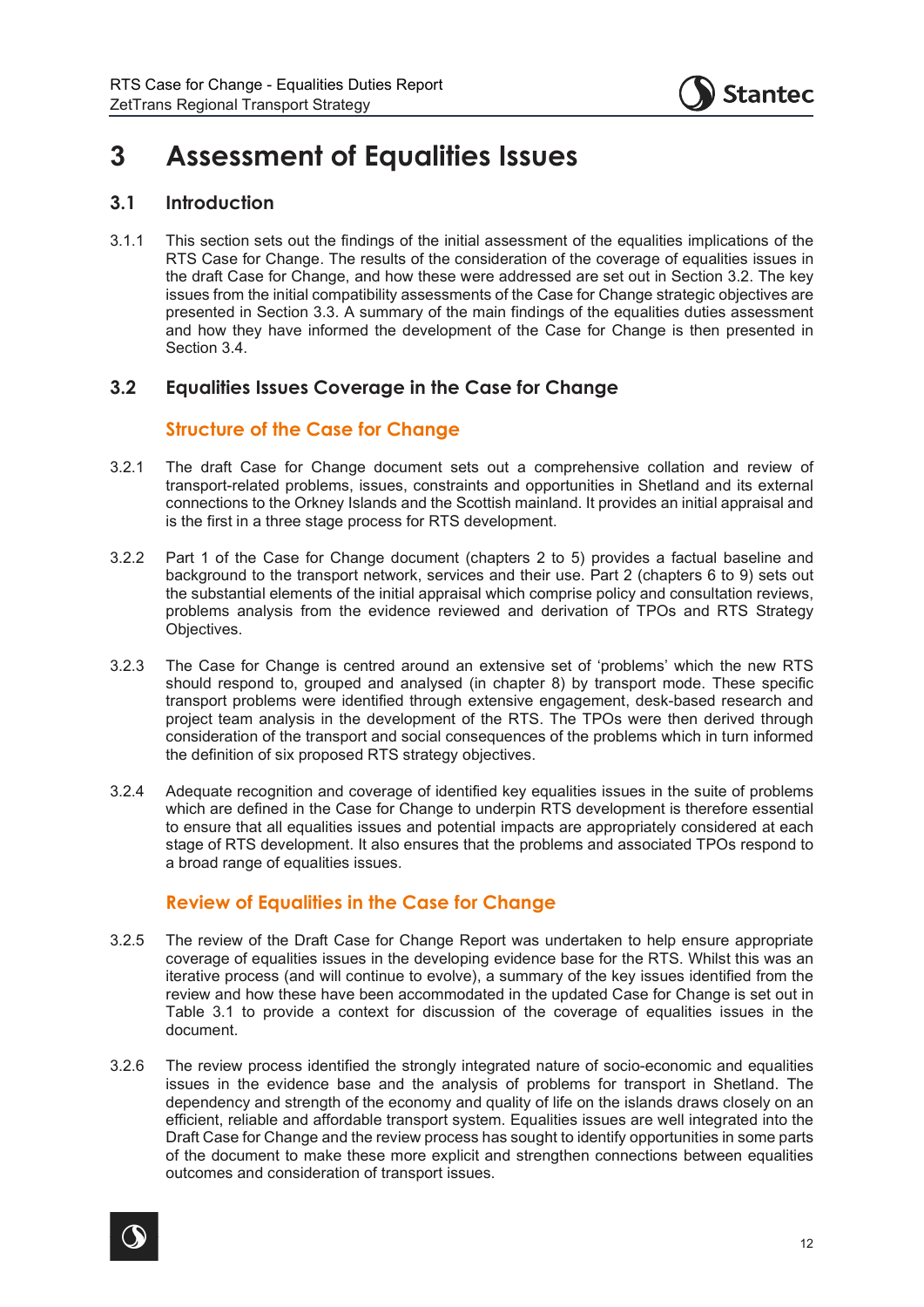

| Table 3.1: Review of Equalities Issues identified in the Case for Change |  |  |
|--------------------------------------------------------------------------|--|--|
|--------------------------------------------------------------------------|--|--|

| <b>Section of Draft Case for</b><br>Change                                        |                | <b>Equalities Recommendation / Comment</b>                                                                                                                                                                                                                                                                                                                                                                                                                                                                                                                                                                                                                                                                                                        | How the EqIA Influenced the Case for Change                                                                                                                                                                                                                                             |
|-----------------------------------------------------------------------------------|----------------|---------------------------------------------------------------------------------------------------------------------------------------------------------------------------------------------------------------------------------------------------------------------------------------------------------------------------------------------------------------------------------------------------------------------------------------------------------------------------------------------------------------------------------------------------------------------------------------------------------------------------------------------------------------------------------------------------------------------------------------------------|-----------------------------------------------------------------------------------------------------------------------------------------------------------------------------------------------------------------------------------------------------------------------------------------|
| Part 1: Baseline Background and Context                                           |                |                                                                                                                                                                                                                                                                                                                                                                                                                                                                                                                                                                                                                                                                                                                                                   |                                                                                                                                                                                                                                                                                         |
| Chapter 2 (The Story of Shetland)                                                 | $\blacksquare$ | The draft text on heath focuses on health provision rather than any wider<br>issues of health status/outcomes or issues for people accessing services<br>which would include equalities issues.                                                                                                                                                                                                                                                                                                                                                                                                                                                                                                                                                   | An additional section has been added to provide<br>commentary on existing health-related issues,<br>particularly in relation to active travel and obesity<br>which intersect with transport and equalities<br>issues.                                                                   |
| Chapter 3 (Transport Supply-Side)                                                 |                | Minor comments made on equalities related issues around affordability or<br>other constraints associated with current services and levels of bus service<br>and active travel provision.                                                                                                                                                                                                                                                                                                                                                                                                                                                                                                                                                          | The chapter is primarily focused on factual<br>context, setting out how transport services are<br>funded and delivered. However suggested<br>equalities team edits have been incorporated. The<br>themes for equalities are addressed in Chapter 8<br>as part of the problems analysis. |
| Chapter 5 (Future Planning<br>Horizon)                                            | $\blacksquare$ | Minor comments suggested to develop the text in a few places in relation to<br>equalities issues for future land-use and transport developments and<br>innovation.<br>The development of 20-minute neighbourhoods and active travel networks has<br>potential for benefits for those with socio-economic disadvantage and for<br>young people<br>Electric vehicle (EV) implementation may exacerbate the 'forced car<br>ownership' issue for some groups, disproportionately affecting lower income<br>households<br>Shared mobility schemes have potential for beneficial equalities impacts<br>where they offer affordable and enhanced accessibility for groups such as<br>non-car owners and communities with poor access to public transport | Commentary added to relevant sections of the<br>text to reflect identified equalities issues.                                                                                                                                                                                           |
| Part 2: Case for Change                                                           |                |                                                                                                                                                                                                                                                                                                                                                                                                                                                                                                                                                                                                                                                                                                                                                   |                                                                                                                                                                                                                                                                                         |
| Section 8.3 (Establish transport<br>problem framework)                            |                | Some elaboration of the problem checklist criteria could be made to increase<br>reference to equalities issues for protected groups and those with socio-<br>economic disadvantage.                                                                                                                                                                                                                                                                                                                                                                                                                                                                                                                                                               | Proposed amendments incorporated - to help<br>ensure the issues are comprehensively examined<br>in the problem frameworks.                                                                                                                                                              |
| Section 8.5 (Travel and Societal<br><b>Consequences of Transport</b><br>Problems) | $\blacksquare$ | A range of equalities issues are mapped from the transport problems, ordered<br>by mode. Some additional equalities issues and considerations have been<br>highlighted to strengthen links from the problem framework to potential<br>equalities impacts.                                                                                                                                                                                                                                                                                                                                                                                                                                                                                         | Text added relating to specific issues for protected<br>characteristic groups, communities with socio-<br>economic disadvantage and issues for island<br>disadvantage.                                                                                                                  |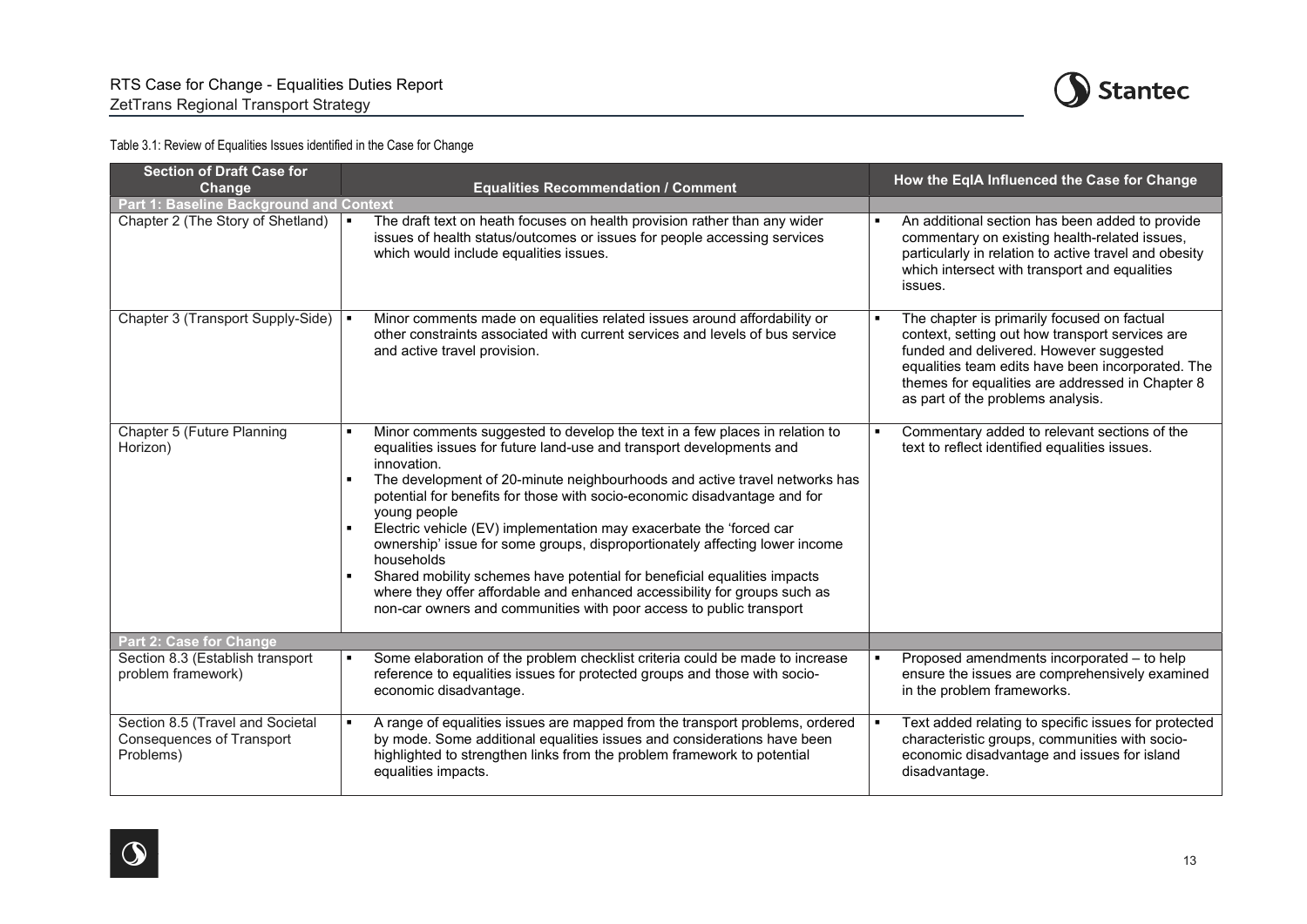

| <b>Section of Draft Case for</b><br>Change     | <b>Equalities Recommendation / Comment</b>                                                                                                                                                                                                                                                                                                                                     | How the EqIA Influenced the Case for Change                                                                                                                                                                                                      |
|------------------------------------------------|--------------------------------------------------------------------------------------------------------------------------------------------------------------------------------------------------------------------------------------------------------------------------------------------------------------------------------------------------------------------------------|--------------------------------------------------------------------------------------------------------------------------------------------------------------------------------------------------------------------------------------------------|
| Section 8.6 (Transport Planning<br>Objectives) | Proposed transport planning objectives (TPOs) are derived from the preceding<br>analysis of problems and their consequences. There is good recognition and<br>inclusion of references to equalities issues in the TPOs with some further<br>wording suggestions provided by the equalities assessment team to ensure a<br>comprehensive framework.                             | Updates to the wording of TPOs have been made<br>to incorporate appropriate references to protected<br>characteristics groups.                                                                                                                   |
| Section 8.7 (RTS Objectives)                   | Six strategic objectives are set out for the RTS which encompass the range of<br>desired outcomes provided by the set of TPOs. The objectives integrate well<br>with the range of equalities issues expressed through the four relevant duties.<br>The review of the Case for Change has identified some additional wording for<br>the narratives underpinning each objective. | Amendments have been made to the objective<br>wording to capture equalities issues and the text<br>supporting (and elaborating) on each objective<br>has been enhanced where appropriate to include<br>further commentary on equalities aspects. |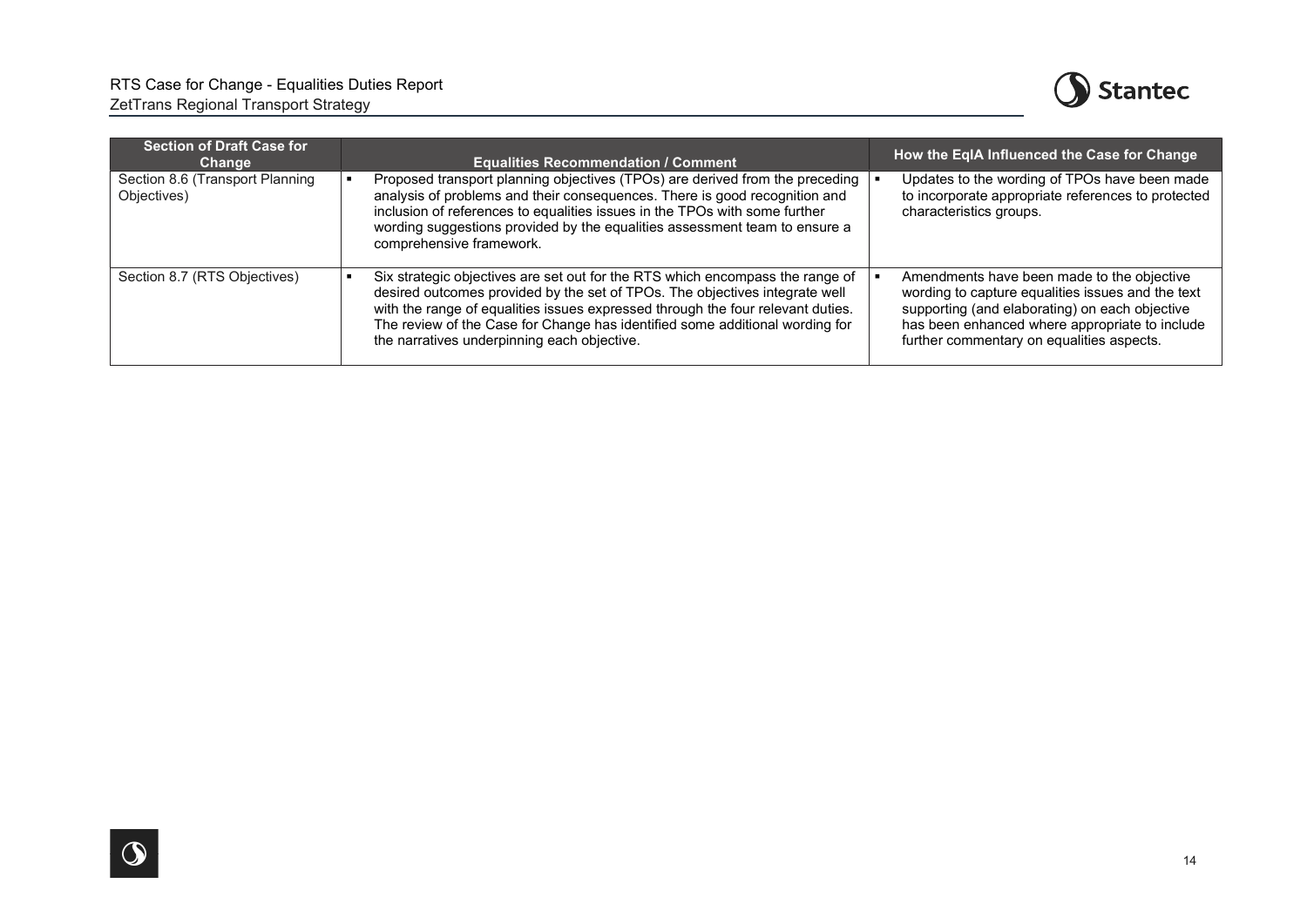

- 3.2.7 The findings of the equalities-based review of the Draft Case for Change were incorporated within the document and commentary on the equalities content of the settled version is set out in the following paragraphs.
- 3.2.8 Part 1 of the Case for Change sets out an extensive transport baseline. The focus of this information review is to identify key themes, problems, opportunities and issues to underpin the development of objectives to guide and frame the RTS. As a transport baseline therefore, the focus is not specifically on equalities issues – however a number of themes are evident from the document which have clear implications for equalities. These include:
	- Reductions in levels of public transport provision (including inter-island ferries in 2013 and bus services in particular) and ongoing budgetary challenges for maintenance of services, with implications for socio-economic and relative islands disadvantage. Equalities impacts may also arise for groups with protected characteristics which have greater dependency on public transport to access employment and services and in more dispersed rural locations including the islands served by the inter-tidal air and ferry services.
	- Forecast demographic change with fewer people of working age in future which might disadvantage Shetland through constraints in its productivity.
	- The ongoing high costs of living on the island including impacts of increased transport costs to households and potential for differential effects of this on groups sharing protected characteristics (e.g., elderly and disabled people) and those communities of lower income and wealth who are less able to absorb increased costs.
	- Active travel links and facilities are currently quite limited in Shetland which may be acting as a constraint to access for people without access to private motorised transport, and (together with reductions in public transport services) which may promote 'forced' car ownership with attendant socio-economic pressures and equalities impacts.
	- **Future transport, land-use planning and economic development including the rapidly** changing role of technology offer some potential opportunities for beneficial equalities impacts in the longer term (e.g., improved access to services through increased use of active travel or shared mobility services) and some affordability challenges such as the relatively high costs of electric vehicle ownership.
- 3.2.9 These themes are developed in the second part of the Case for Change which sets out a framework of transport problems, characterising them by mode and travel aspects, and supported by data from relevant parts of the evidence base including consultation findings. The transport and societal consequences of the travel behaviours associated with each problem are then interrogated with reference to transport supply side causes. The analysis has taken into account a range of impacts on socio-economic and equalities issues. The key strands include:
	- A review of relevant national and regional policies with a focus on prioritisation of sustainable transport to align with legislative commitments and the policy framework established by Scotland's National Transport Strategy (NTS2). This places tackling of inequalities alongside achieving net zero, delivering economic growth and improving health and wellbeing indicating that equalities issues are being progressed in the RTS as an integrated principle.
	- Consultation and engagement meetings held with key stakeholders including those from equalities representative groups and relevant Shetland Islands Council services (including for children, health and social care and economic development). Issues raised in consultation covered a range of aspects relevant to equalities, including those on public transport coverage, accessibility for disabled people to transport infrastructure and vehicles, affordability of ferry services and the high cost of internal air travel constraining access by various groups to services and events in Shetland and on the Scottish mainland.

15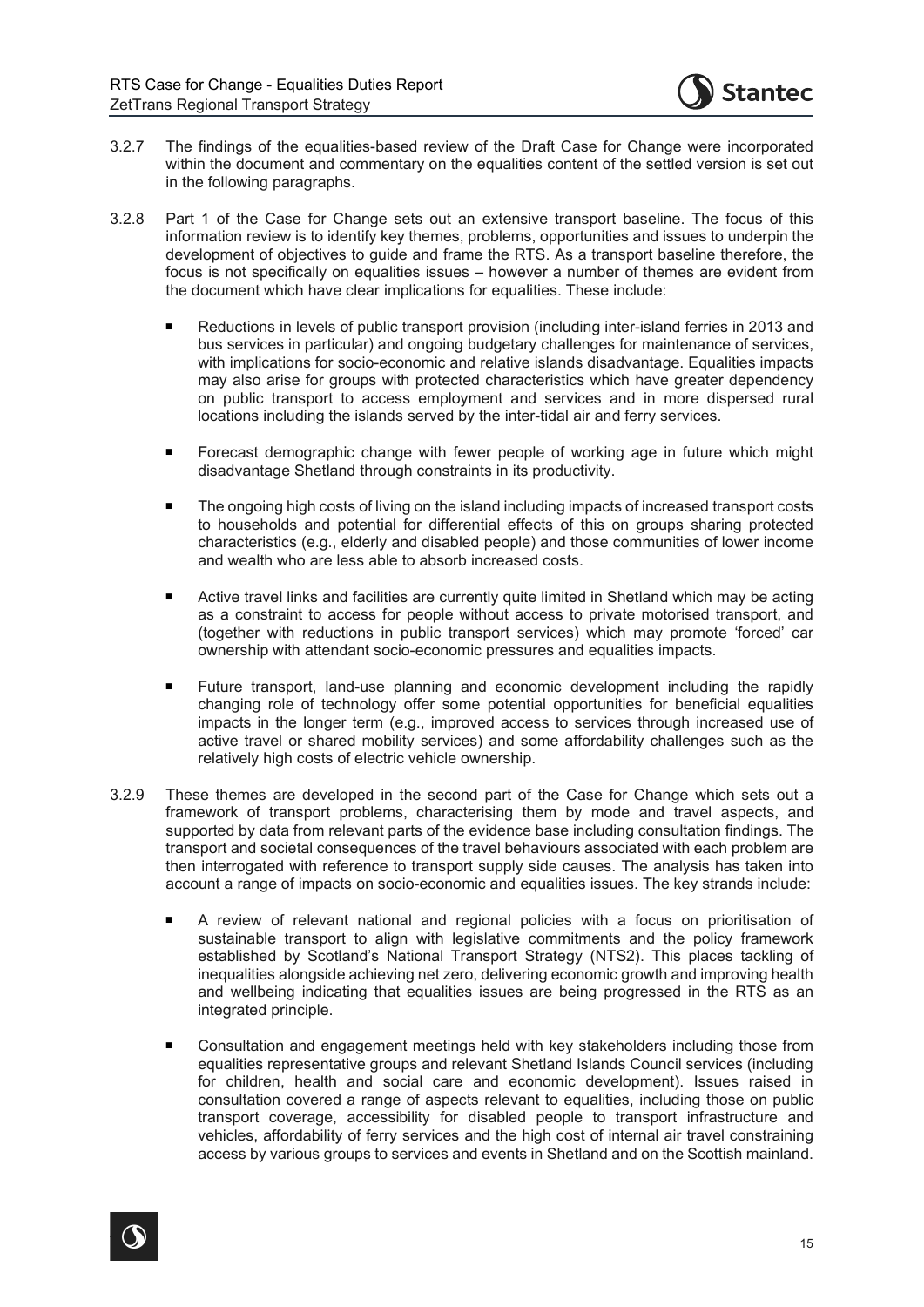

- Development and analysis of the problem framework with reference to societal impacts of the travel behaviours being affected by transport problems. These have considered impacts on groups with protected characteristics (including age and disability), cost and affordability issues which impact on socio-economic disadvantage and various demographic and economic issues relevant to the relative disadvantage of Shetland as an island group in comparison to other locations. These issues underpin the principles in each of the four duties assessments considered for this equalities impact assessment.
- **Integration of equalities issues within the problem analysis informed the development of a** set of transport planning objectives (TPOs) which articulate the desired outcomes for future transport in Shetland. These objectives and the subsequent set of six RTS strategy objectives reflect key socio-economic and equalities themes, with four of the six objectives clearly mapping with the NTS2 priority of 'reduces inequalities'.
- 3.2.10 Equalities issues have been shown to be integral to many of the problems and issues considered in the Case for Change and in the derivation of TPOs and RTS objectives. The closely integrated nature of transport with social and economic wellbeing in Shetland is evident from the baseline data and analysis prepared and equalities issues have been addressed consistently across the transport problems and modes considered. It will be important that the development and testing of options and policies in the next stage of RTS development continues to adopt this integrated and broad-based approach to equalities assessment.

## 3.3 Assessment of RTS Objectives

## Strategy Objectives

- 3.3.1 Section 8 of the Case for Change brings together the transport problems and their associated TPOs to derive six proposed strategy objectives for the RTS. Following input from the equalities review of the draft document, the proposed objectives are:
	- i. To address the barriers which constrain access and/or impose unreasonable costs on travel and transport for all groups to / from the rest of Scotland.
	- ii. To address the barriers which constrain access and / or impose unreasonable costs on travel and transport for all groups within Shetland.
	- iii. To facilitate and encourage safe walking and cycling and wheeling for everyone, including for leisure and tourism.
	- iv. To improve alternative, more sustainable travel options in Shetland for all including those without access to, or who would prefer not to use a car.
	- v. To transition towards an environmentally and financially sustainable, post-carbon transport system.
	- vi. To support safe, resilient, and efficient movement of all people and freight across Shetland.
- 3.3.2 Subject to feedback from consultation on the Case for Change (and accompanying SEA and Equalities Assessments) these Strategy Objectives would be taken forward to underpin the generation of a long list of options and a subsequent appraisal of these options.

## Compatibility Assessment Findings

3.3.3 A summary of the appraisal of the compatibility of the proposed RTS Objectives with the equalities assessment framework has been undertaken as part of this Case for Change equalities assessment. This was completed through application at a strategic level of the question set and criteria in the equalities framework presented in Section 2 of this report to the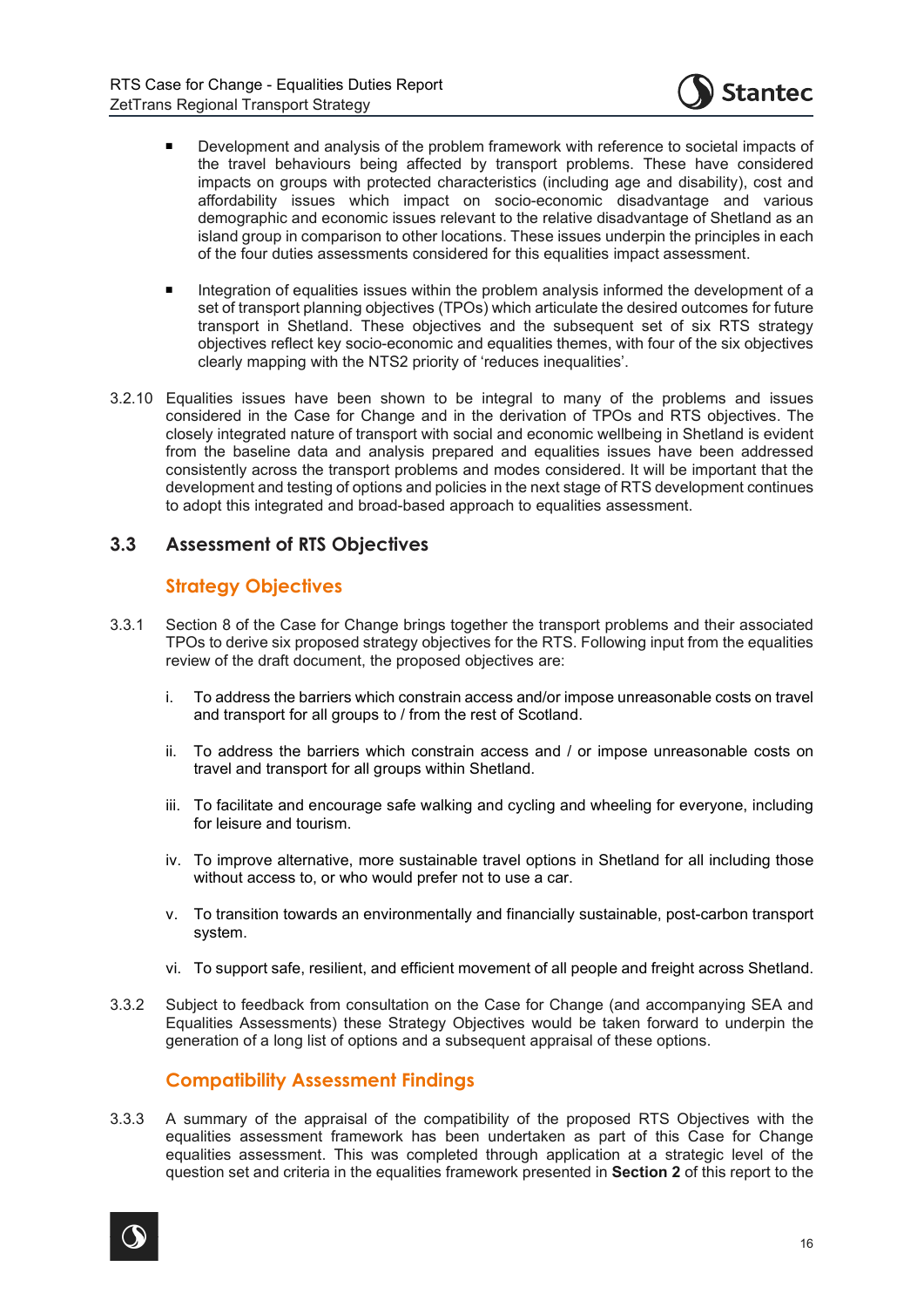

emerging RTS strategy objectives to ensure the proposed objectives fully incorporate equalities considerations and to identify any potential gaps or issues for further consideration in the next stage of the RTS.

- 3.3.4 The findings of the compatibility assessment are presented in Table 3.2 overleaf. Generally, the objectives perform well against the equalities assessment frameworks as they encompass a range of cost, affordability, environmental, health and socio-economic issues which are likely to have beneficial equalities impacts. Each objective has some level of compatibility with one or more of the sets of equalities requirements under the four main duties being considered. None of the objectives has been appraised as being incompatible or inconsistent with any of the duties. The first four strategy objectives in particular link clearly with the PSED, FSD and CRW duty frameworks given their clear reference to issues of accessibility and disadvantage. There is also a good level of compatibility of the objective set with the island communities impact framework.
- 3.3.5 Each objective (including the updated accompanying narratives provided in Section 8.7 of the Case for Change) includes specific reference to social groups, protected characteristics and young people. This will help to ensure that the different needs of these groups would be considered through the future options generation and appraisal process of the Strategy's development. It is recommended that, at the next stage of RTS development, a set of clear outcomes is developed to support and underpin the achievement of each objective. These would be drawn from analysis of the themes from each relevant group of TPOs (as collated in Table 8.5 of the Case for Change) and would help to articulate the key intentions of each objective, including incorporation of relevant equalities considerations.
- 3.3.6 The emerging RTS would also benefit from the development of an over-arching holistic Vision to bring together the objectives and clarify the outcomes that the RTS seeks to achieve. This would help to ensure that any subsequent options developed mainly to address one RTS Strategy Objective either contribute to or at least avoid adverse effects on the other Strategic Objectives.
- 3.3.7 The high-level assessment provided in Table 3.2 demonstrates that in general the proposed RTS Strategy Objectives provide an appropriate high-level platform from which to develop later stages of the RTS including generation and appraisal of transport options which will take full account of relevant equalities issues. This indicates that the RTS Strategy Objectives are generally compatible with the requirements of applicable equalities duties.
- 3.3.8 Going forward the equalities duties (and the SEA process) will be applied to test the relationship between the proposed RTS Strategy Objectives and individual options in order to maximise likely significant beneficial effects and avoid or minimise adverse effects from the RTS when read and implemented as a whole. Similarly, monitoring and evaluation frameworks should be designed so that differential impacts can be measured. Data for these characteristics should be collected wherever possible to allow an evaluation of the equalities impacts of the Strategy and its associated delivery mechanisms.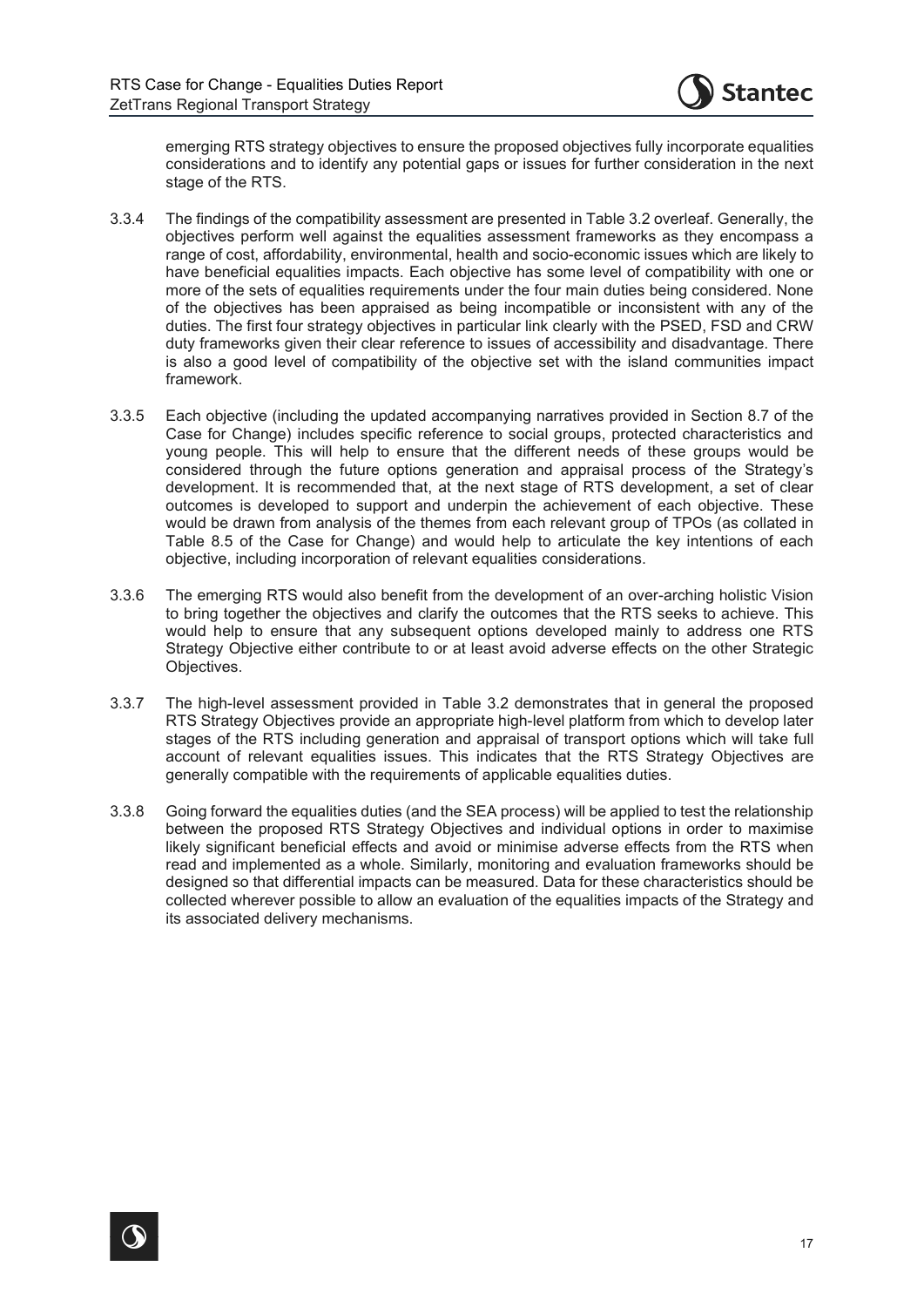

Table 3.2: Compatibility of Proposed RTS Objectives with Equalities Assessment Framework

| Objective                                                                                                                                                                                        | <b>Public</b><br><b>Sector</b><br><b>Equality</b> | <b>Fairer</b><br><b>Scotland</b> | <b>Child</b><br><b>Rights &amp;</b><br>Wellbeing | <b>Island</b><br><b>Community</b><br>Impact | <b>Commentary</b>                                                                                                                                                                                                                                                                                                                                                                                                                                                                                                                                                                                                                                                                                                                                                                           |
|--------------------------------------------------------------------------------------------------------------------------------------------------------------------------------------------------|---------------------------------------------------|----------------------------------|--------------------------------------------------|---------------------------------------------|---------------------------------------------------------------------------------------------------------------------------------------------------------------------------------------------------------------------------------------------------------------------------------------------------------------------------------------------------------------------------------------------------------------------------------------------------------------------------------------------------------------------------------------------------------------------------------------------------------------------------------------------------------------------------------------------------------------------------------------------------------------------------------------------|
| <b>Strategy Objective 1: To address</b><br>the barriers which constrain access<br>and / or impose unreasonable costs<br>on travel and transport for all groups<br>to / from the rest of Scotland | $\sqrt{\sqrt{2}}$                                 | $\sqrt{\sqrt{2}}$                |                                                  | $\sqrt{\sqrt{2}}$                           | This objective performs strongly against the PSED and the FSD assessment<br>frameworks as there are explicit references to removing barriers to access<br>and to addressing costs and affordability issues which can reduce<br>inequalities of opportunity and socio-economic disadvantage (for all groups).<br>It is considered to be broadly neutral in relation to the CRW framework albeit<br>there is potential for beneficial outcomes for children and young people from<br>realisation of the objective. The objective is directly compatible with, and<br>supports the aims of, the islands community impact assessment framework<br>as it seeks to directly address differential demographic and socio-economic<br>impacts and mitigate outcomes for the islands' communities.    |
| <b>Strategy Objective 2: To address</b><br>the barriers which constrain access<br>and/or or impose unreasonable<br>costs on travel and transport for all<br>groups within Shetland               | $\sqrt{\sqrt{2}}$                                 | $\sqrt{\sqrt{2}}$                |                                                  | $\sqrt{2}$                                  | This objective performs strongly against the PSED and the FSD assessment<br>frameworks as there are explicit references to removing barriers to access<br>and to addressing costs and affordability issues which can reduce<br>inequalities of opportunity and socio-economic disadvantage. It is assessed<br>as having implicit compatibility the CRW framework as it relates to relevant<br>inequalities experienced by children and young people, including in access to<br>education and employment. The objective is also considered to be directly<br>compatible with the aims of the islands community impact assessment<br>framework as it partly addresses differential impacts between different parts<br>of the Shetland Islands groups including remote and peripheral islands. |
| Strategy Objective 3: To facilitate<br>and encourage safe walking and<br>cycling and wheeling for everyone,<br>including for leisure and tourism                                                 | $\sqrt{\sqrt{2}}$                                 | $\sqrt{\sqrt{2}}$                | √                                                |                                             | This objective performs strongly against the PSED and the FSD assessment<br>frameworks as there is clear compatibility with the purpose of addressing<br>socio-economic disadvantage and advancing equality of opportunity for<br>protected groups (including potential health benefits). It is implicitly<br>compatible with the CRW framework as it relates to some inequalities<br>experienced by young people in terms of their ability to safely and<br>independently access education and other services. The objective is<br>considered to be broadly neutral in relation to the islands community impact<br>framework.                                                                                                                                                              |
| Strategy Objective 4: To improve<br>alternative, more sustainable travel<br>options in Shetland for all including                                                                                | $\sqrt{\sqrt{2}}$                                 | $\checkmark$                     |                                                  |                                             | This objective performs strongly against the PSED and the FSD assessment<br>frameworks as there is clear compatibility with the purpose of addressing<br>disadvantage (for all groups with protected characteristics) and advancing<br>equality of opportunity and equality of outcome for those experiencing socio-                                                                                                                                                                                                                                                                                                                                                                                                                                                                        |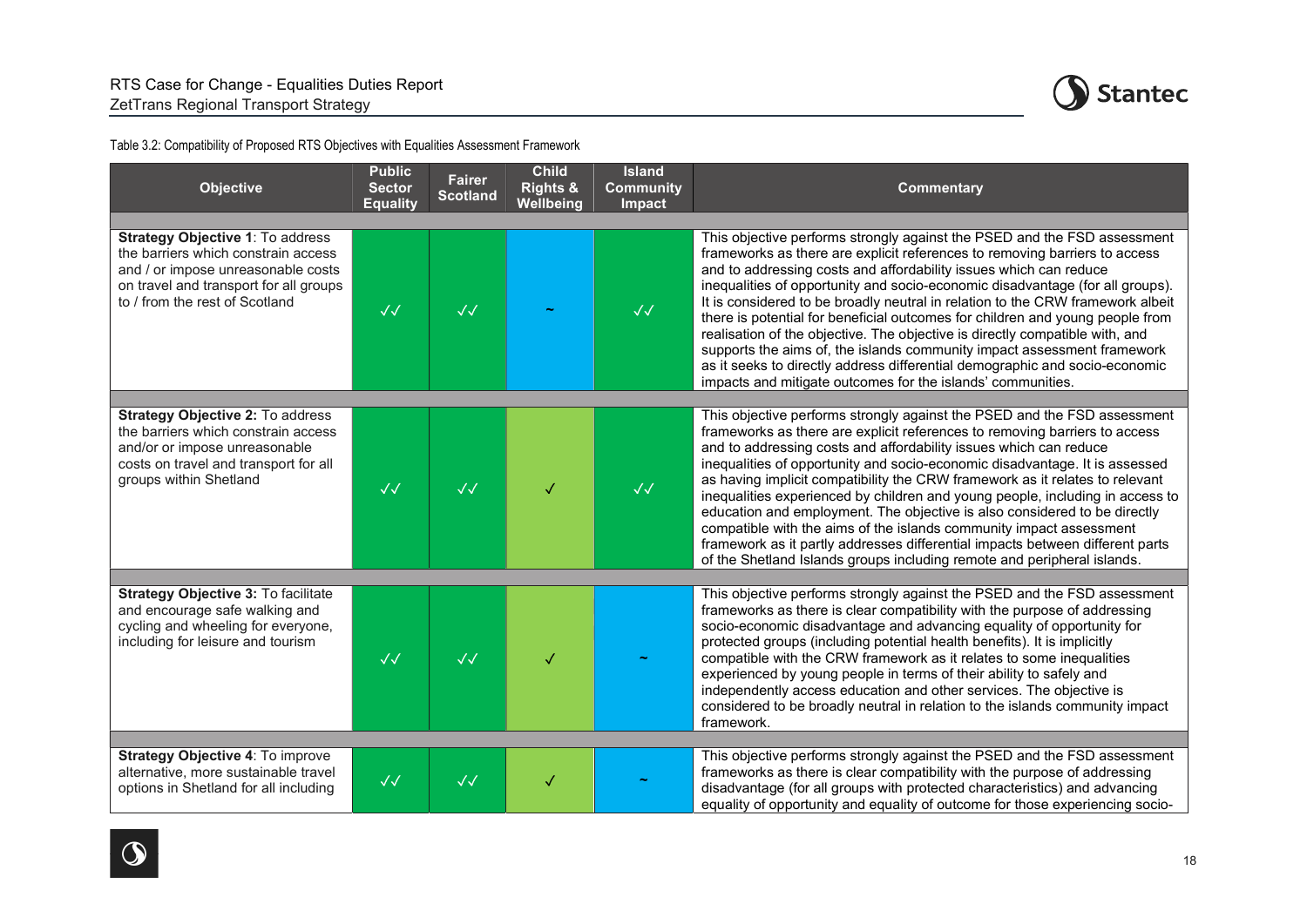

| those without access to, or who<br>would prefer not to use a car                                                                  |  |  |  |  | economic disadvantage. It is implicitly compatible with the CRW framework<br>as it relates to some inequalities experienced by young people in terms of<br>their ability to safely and independently access education and other services.<br>The objective is considered to be broadly neutral in relation to the islands<br>community impact framework.                                                                                                                                                                                                                                                                                                                                                                                                                 |  |  |
|-----------------------------------------------------------------------------------------------------------------------------------|--|--|--|--|--------------------------------------------------------------------------------------------------------------------------------------------------------------------------------------------------------------------------------------------------------------------------------------------------------------------------------------------------------------------------------------------------------------------------------------------------------------------------------------------------------------------------------------------------------------------------------------------------------------------------------------------------------------------------------------------------------------------------------------------------------------------------|--|--|
|                                                                                                                                   |  |  |  |  |                                                                                                                                                                                                                                                                                                                                                                                                                                                                                                                                                                                                                                                                                                                                                                          |  |  |
| <b>Strategy Objective 5: To transition</b><br>towards an environmentally and<br>financially sustainable, post-carbon<br>system    |  |  |  |  | This objective has implicit compatibility with the PSED, FSD and CRW<br>assessment frameworks as it has the potential to alleviate some health-<br>related inequalities which can be affected by poor environmental conditions<br>such as air quality and anxiety relating to climate change. The objective is<br>considered to be broadly neutral in relation to the islands community impact<br>framework although securing a more sustainable financial system in<br>Shetland would benefit the islands by mitigating adverse outcomes<br>associated with differential economic impacts compared with other locations.                                                                                                                                                |  |  |
|                                                                                                                                   |  |  |  |  |                                                                                                                                                                                                                                                                                                                                                                                                                                                                                                                                                                                                                                                                                                                                                                          |  |  |
| <b>Strategy Objective 6: To support</b><br>safe, resilient and efficient<br>movement of all people and freight<br>across Shetland |  |  |  |  | This objective has implicit compatibility with the PSED, FSD and CRW<br>assessment frameworks as there is clear compatibility with the purpose of<br>addressing disadvantage (for all groups with protected characteristics) and<br>advancing equality of opportunity and equality of outcome for those<br>experiencing socio-economic disadvantage (through efficiency and safety<br>and therefore enhanced and reliable access). The objective is considered to<br>be implicitly compatible with the islands community impact framework as<br>more resilient and efficient transport would benefit the islands by mitigating<br>adverse outcomes associated with differential economic and reliability<br>impacts compared with other locations (and between islands). |  |  |
| <b>Key</b>                                                                                                                        |  |  |  |  |                                                                                                                                                                                                                                                                                                                                                                                                                                                                                                                                                                                                                                                                                                                                                                          |  |  |

| Clear reference / compatibility | Incompatible          |                       |
|---------------------------------|-----------------------|-----------------------|
| Implicit compatibility          | No clear relationship | $\tilde{\phantom{a}}$ |
|                                 |                       |                       |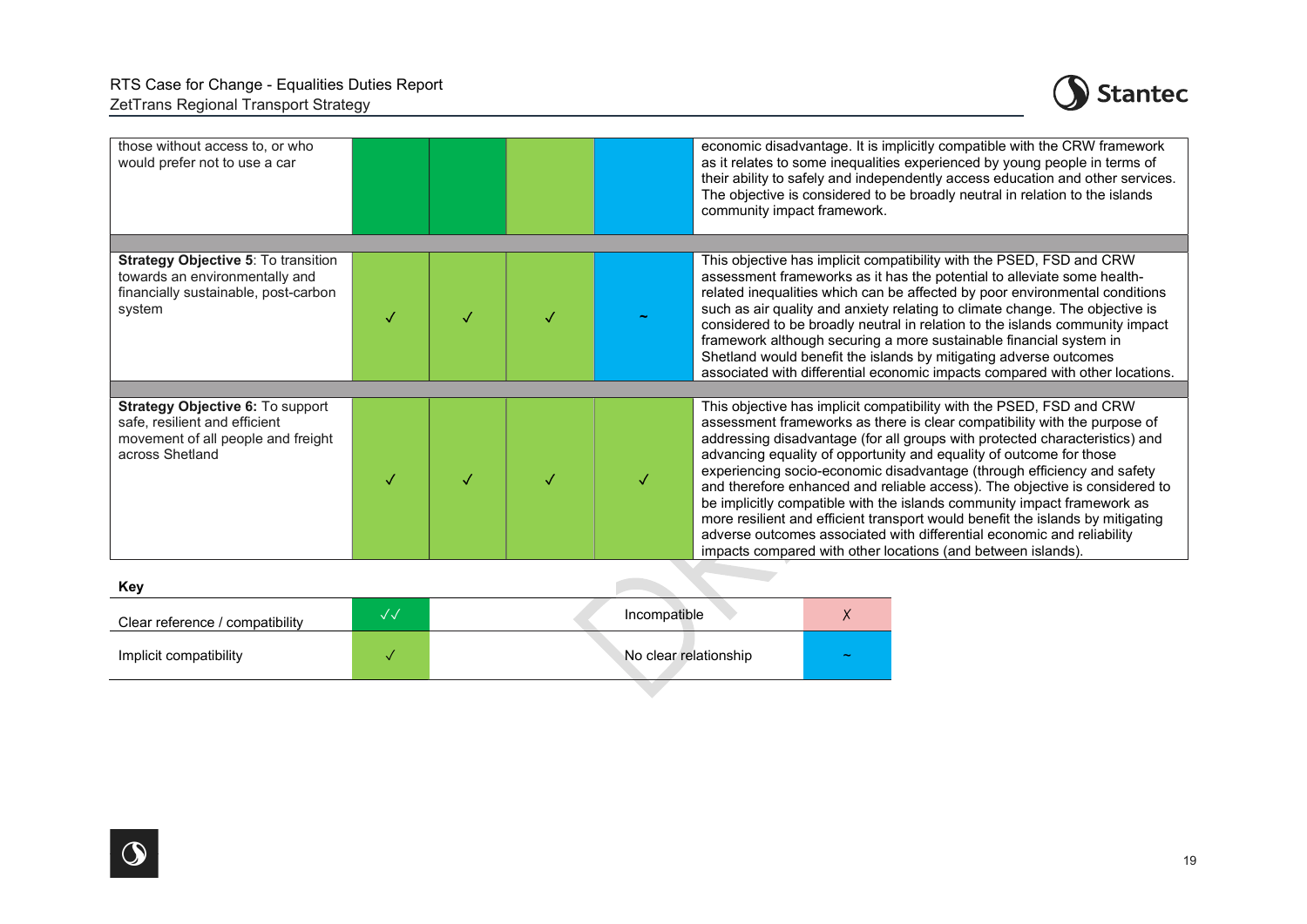

## 3.4 How has this EqIA informed the Case for Change?

- 3.4.1 A proportionate EqIA has been carried out in respect of the Case for Change to apply relevant equalities duties. This assessment focused on assessing the coverage of the identified key equalities issues within all substantive elements of the Case for Change and the extent to which proposed RTS Objectives address these issues and are compatible with applicable equalities duties. The findings of the assessment are documented in this report.
- 3.4.2 Preparing this report and the Case for Change concurrently allowed emerging EqIA findings to inform the final Case for Change Report as published for consultation. In summary, the following updates and recommendations were identified:
	- Equalities framework update. The question set to be used for equalities assessment has been updated to include additional framing questions/criteria following a review of relevant statutory and non-statutory guidance on the four equalities duties and with reference to Shetland's own stated equalities outcomes.
	- Equalities evidence base alignment with the four duties. This report presents a summary of key findings from the equalities evidence base which were originally presented in the RTS EqIA Assessment Framing Note. The summary has aligned the main points from the evidence with the four equalities duties to support the ongoing application of the equalities assessment framework to the RTS.
	- More explicit reference to inequalities in transport problems: The review of coverage of equalities issues in the draft Case for Change identified a number of areas of the baseline and problems analysis where clearer reference to equalities issues such as demographic groups and protected characteristics would benefit the document. These amendments, particularly in the analysis of transport problems and definition of TPOs, underpins the generation of Strategy Objectives.
	- Equalities issues identified in RTS Strategic Objectives: Following EqIA recommendations from the compatibility assessment presented in this report, the six proposed RTS Strategic Objectives defined within the Case for Change now include specific reference to social groups and protected characteristics. This will help to ensure the differential needs of these groups is appropriately considered through future options generation and appraisal and RTS development processes.
- 3.4.3 This demonstrates that through identifying gaps in the draft document and recommending associated changes, the EqIA process has influenced the preparation of the Case for Change.
- 3.4.4 Following incorporation of the EqIA recommendations summarised above, a formal assessment of the Strategic Objectives in the settled version of the Case for Change was undertaken. The objectives perform well against the equalities assessment frameworks as they encompass a range of cost, affordability, environmental, health and socio-economic issues which are likely to have beneficial equalities impacts. The Case for Change and RTS Strategic Objectives are considered to be compatible with the equalities duties and provide an appropriate high-level platform from which to develop later stages of the RTS including generation and appraisal of transport options which will take full account of relevant equalities issues.
- 3.4.5 The review of the settled version of the Case for Change has recommended that the specific outcomes of each Strategy Objective are articulated (including with reference to equalities issues) and that an over-arching Vision is established for the RTS. These should be considered post-consultation alongside reviewing all comments received in respect of the Case for Change, with the recommendations used to inform the preparation of the Draft RTS in due course.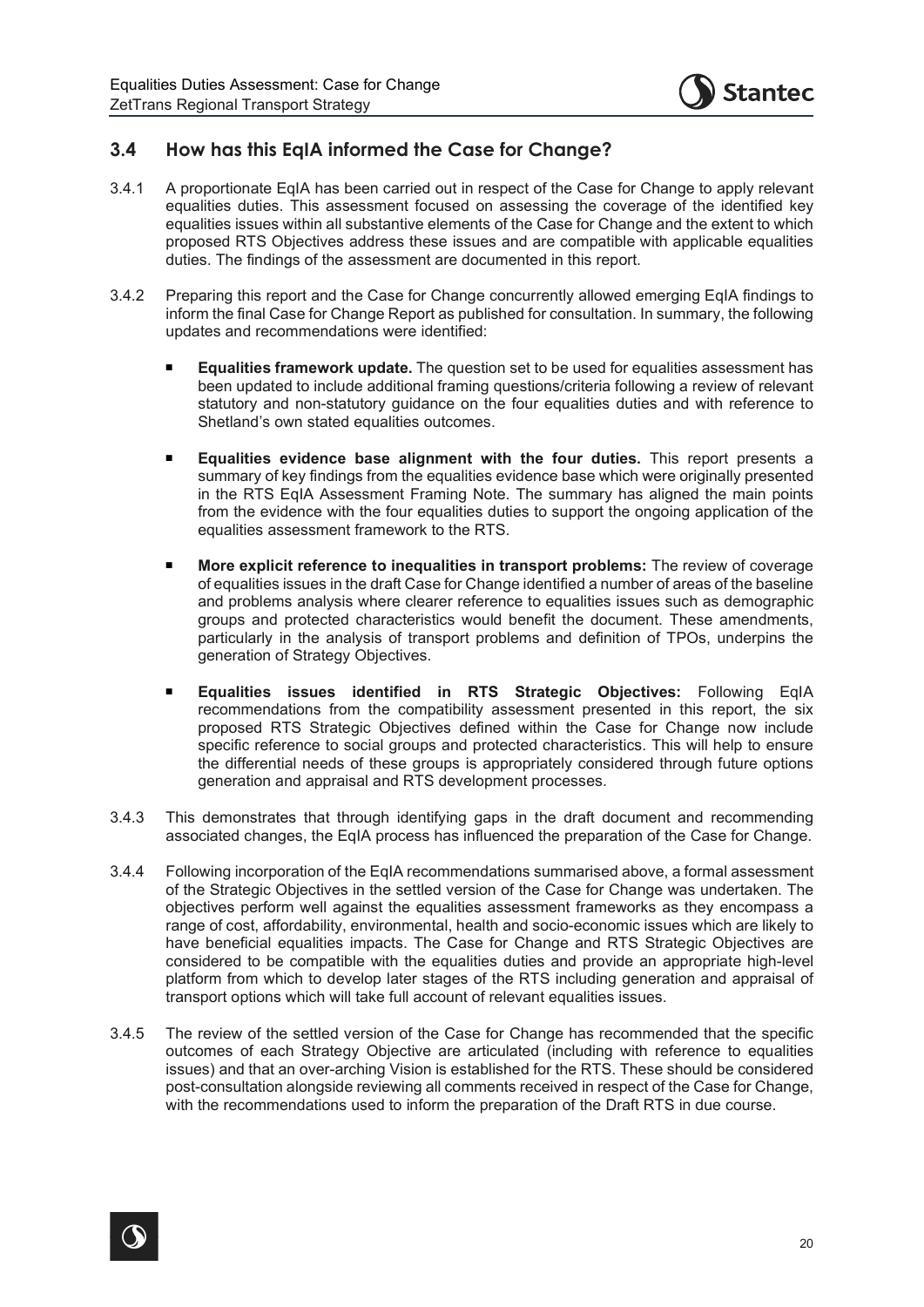

## 4 Next Steps

- 4.1.1 This Equalities Duties Report is being published for consultation alongside the Case for Change which has been prepared by ZetTrans (with support from Stantec) to underpin the preparation of the new RTS for the Shetland Islands area. This forms part of a multi-stage process which will include a detailed options appraisal and future consultation on a full Draft RTS.
- 4.1.2 In accordance with best practice, relevant equalities duties have been applied from the outset and in tandem with the development of the emerging RTS to allow key equalities issues to inform the content of the new RTS. All consultation received in respect of the Case for Change Report and this Equalities Duties Assessment Report will be reviewed and used to inform and (if required) refine the proposed Strategy Objectives.
- 4.1.3 The next stage will involve the development, sifting and appraisal of individual options to implement the proposed RTS Strategic Objectives (and thereby address all identified TPOs) through Stage 2 – Preliminary Options Appraisal of the STAG process. This will be undertaken in tandem with the application of the Equalities Assessment Framework (as well as the SEA Framework) to test and refine all emerging options for potential inclusion within the Draft RTS. Relevant equalities duties (detailed in Section 2) will therefore be applied as part of the iterative options development and appraisal process.
- 4.1.4 Outcomes of the appraisal process will inform the preparation of a full Draft RTS, which will be accompanied by a detailed Equalities Duties Report for consultation.